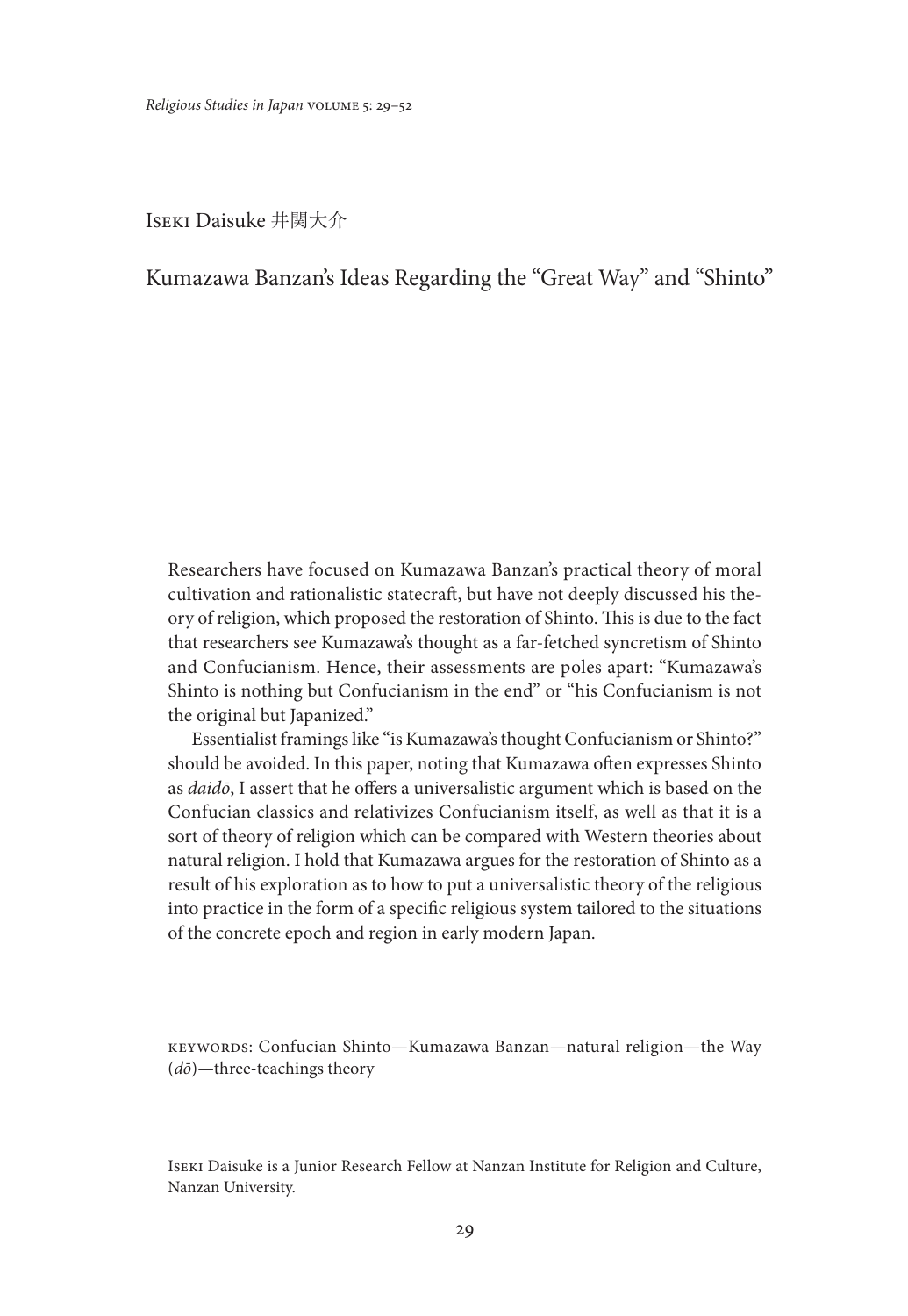This paper deciphers, using his concept of the "Great Way" (*daidō* 大道),<br>the writings of so-called "Yangming Confucianist" Kumazawa Banzan<br>熊沢蕃山 (1619–1691) regarding Shintō 神道 ("The Way of the Gods"). I<br>discuss how an int the writings of so-called "Yangming Confucianist" Kumazawa Banzan 熊沢蕃山 (1619–1691) regarding Shintō 神道 ("The Way of the Gods"). I discuss how an intellectual from Japan's early modern period, at a time when the concept of "religion" had not yet been imported from the West, articulated East Asian religious traditions, or religion-like things in human society.

According to Miyazaki Michio 宮崎道生, Nakae Tōju 中江藤樹 (1600–1648) and Kumazawa Banzan share a "concept of a universal Shinto common to the entire world" and both hold that there is a "'Shinto of Japan' that is particular in contrast to [this] universal" (Miyazaki 1990, 211). Rather than just describing the historical facts of Shinto being taught in accordance with Japan's climate, Confucianism in accordance with that of China (Tōdo 唐土), and Buddhism in accordance with that of India (Tenjiku  $\mathcal{F}_{\pm}^{\infty}$ ), Kumazawa asserted, despite being a Confucianist, that the "forms" (*hō* 法) which should be sought in contemporary Japan were not Confucian but Shinto. Miyazaki identifies this as a distinctive characteristic of Kumazawa's Shinto thought. However, he offers the following final assessment: "Kumazawa is unable to completely escape the constraints of the word *shendao* 神道 [Jp. *shintō*] found in Confucius's theory of ancestral spirits [*The Analects*] and the *Book of Changes*' passages on the *guan* 観 hexagram, and in the end does not go out of the realm of Confucianist Shinto" (Miyazaki 1990, 237).

There are more than a few similar views that assume the existence of some sort of pure "Confucianism" or "Shinto" and offer assessments based on Kumazawa's distance from them. Bitō Masahide 尾藤正英 also argues that Banzan's "Shinto" is in essence "the universal 'Way' [*dō* 道]/Great Way, and concretely it is nothing more than something identical to the 'Way of the saints' [*seidō* 聖道], in other words, the Way of Confucianism" (Bitō 1961, 221). Itō Tasaburō 伊東多三郎, approvingly noting that "the Japanism [*nihonshugi* 日本主義] tendency in his thought" was ahead of its era, states that while "generally Confucianists' theories of the unity of Shinto and Confucianism are essentially thought structures in which Confucianism occupies a central position . . . Banzan's theory of Confucianism and Shinto left this kind of intellectual current behind and jumped to a view that placed Shinto at the center" (Irō 1976, 40). However, in all of these cases we find an assessment that takes a dubious essentialism as a premise: that the countable single entities of Shinto and Confucianism have existed through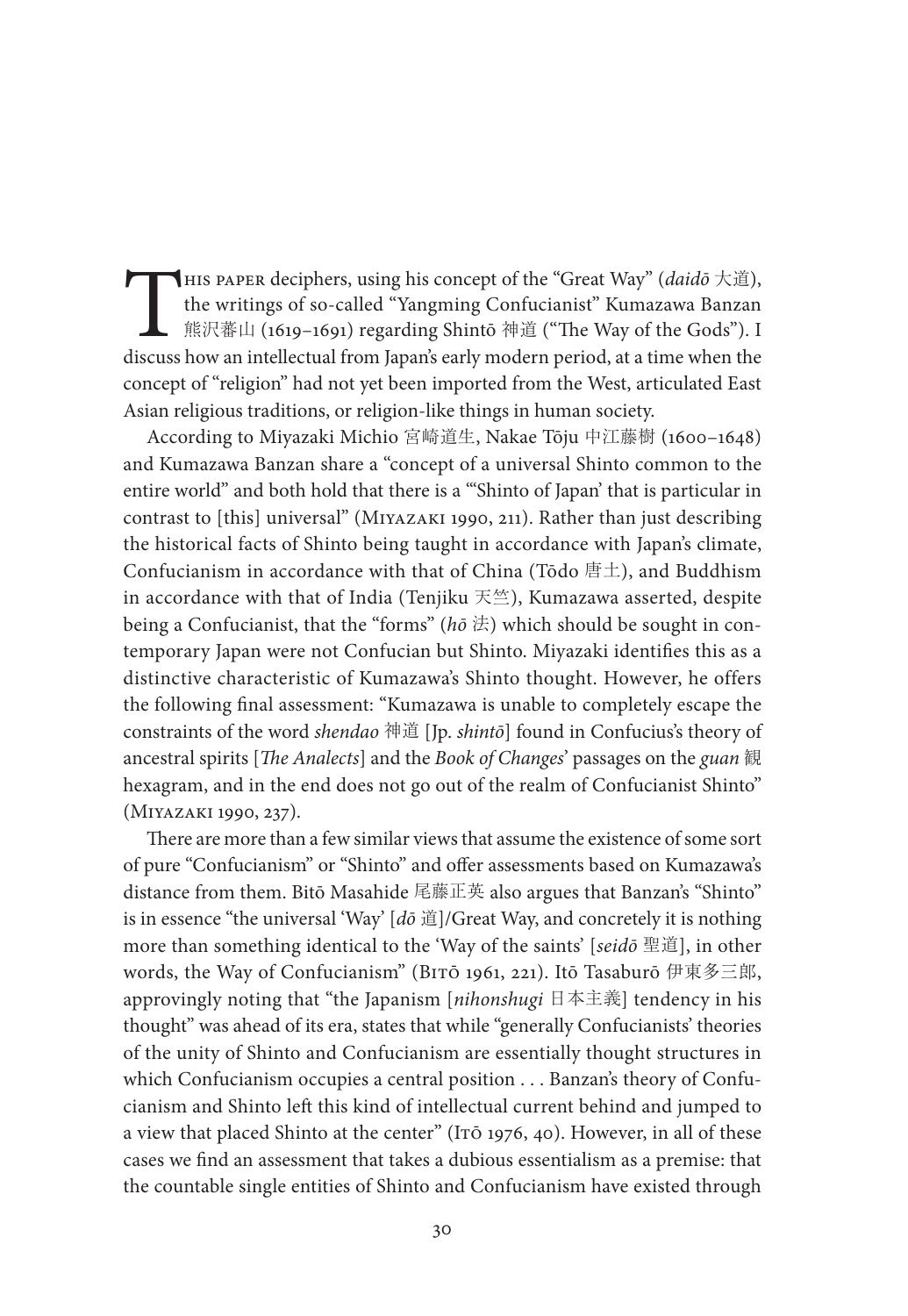time in a fixed way. This makes it impossible to discuss Banzan's significance in religious history.

It was in this context that Minamoto Ryōen 源了圓 asserted that Banzan was discussing a "universal 'Shinto of heaven and earth' [*tenchi no shintō* 天地の神道] that runs through Confucianism and Shinto" and that it had a "statecraft orientation" (*keiseiteki seikaku* 経世的性格). Minamoto also argues that in Banzan's case, engaging in benevolent governance in accordance with time, place, position, people's moods, and changes in the times itself is "Shinto," and that he "did not hold that Confucian teachings were absolute but that the monarch's practice of benevolent governance had the highest meaning" (МINAMOTO 1980, 494). This is an important point that avoids an unproductive "Shinto or Confucianism" discussion and delves into the kind of horizon upon which Banzan himself discussed these.

Why did Banzan have to venture to call "benevolent governance" "Shinto"? In short, it was because he discussed the essence of religious traditions from a statecraft theory perspective, and arrived at a kind of religious theory, originating in Confucian rituals and music (*reigaku* 礼楽) theory, that discussed the kind of religious institutions that should be established. Below I will concretely examine how Banzan discussed the three teachings of Confucianism, Buddhism, and Shinto, as well as the "Shinto" that should be realized in the future.

#### *Banzan's Idea of Shinto in Daigaku Wakumon*

In Kumazawa Banzan's *Daigaku wakumon* 大学或問 (A Discussion of Public Questions in the Light of the Great Learning), he discusses the measures necessary to make "benevolent governance" a reality, including what we could call "religious policy." In Item 17, entitled "On the Revival of Shinto," he rejects what is called Shinto in society today. He says it is nothing more than embellishments of the laws of hereditary Shinto priest families and rules regarding the mindsets of Shinto professionals made into scriptures. Banzan also states that even the *Nihongi* 日本紀, which normal "Shinto" holds to be the foremost scripture, only discusses the surface of the principle (*ri* 理), namely, yin and yang and the supreme polarity (*taikyoku* 大極), and that only the "three sacred treasures [*jingi* 神器]" can be said to be Japan's scripture. Like the *Book of Changes'* hexagrams (symbols like "☲" that combine yin and yang solid and broken lines), the three sacred treasures express with three forms the heart-mind's wisdom, benevolence, and courage, in other words, they are symbols that were used to communicate in the distant past, when writing did not exist, the "Way," which here refers to the *Doctrine of the Mean*'s (Ch. *Zhongyong* 中庸; Jp. *Chūyō*) three virtues (*san tattoku* 三達徳) (*Daigaku wakumon*, 475). Banzan continues as follows: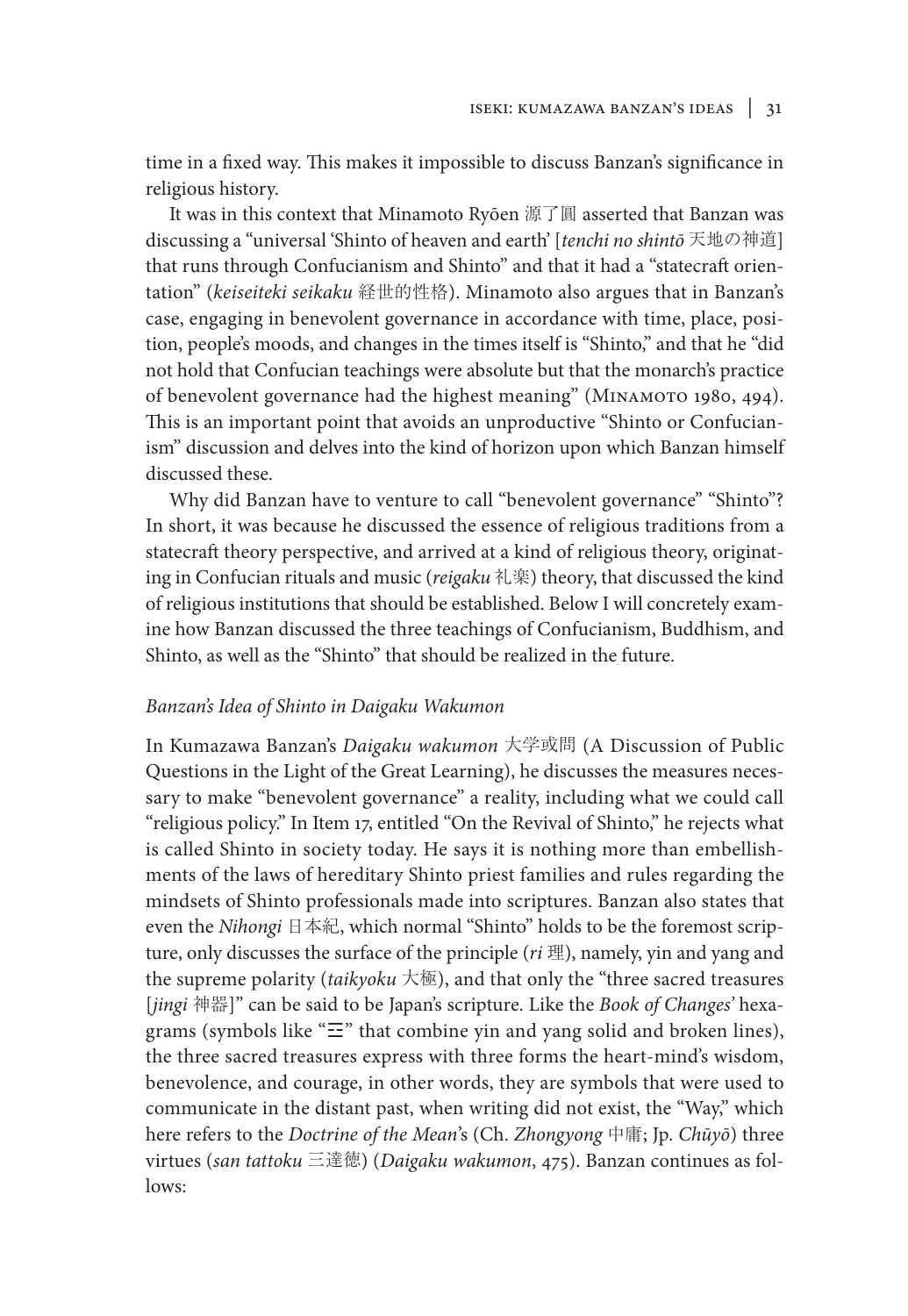## 32 *| Religious Studies in Japan* volume 5 (2020)

In order to interpret the three sacred treasures, it is most appropriate to rely on the *Doctrine of the Mean*. China's saints [*seijin* 聖人] and Japan's divine people [*shinjin* 神人] are the same in terms of virtue. Their Way is not two. Therefore, the three sacred treasures and that which is preached by Confucian scripture match like tallies. Those who rule the whole country with the mandate of heaven are divine masters. No matter the era, the virtuous acts of those who are masters of the world—making clear the virtues of wisdom, benevolence, and bravery, as well as ruling the world in accordance with the time, place, position [ $ji$  時, *sho* 処,  $i \oplus$ ], as well as people's nature and changes in the times—are Shinto, and texts that record the traces of this are surely Shinto scriptures. The reign of Amaterasu (*tenshōkō* 天照皇) was virtuous rule. Describing now this virtuous rule and making Japan a virtuous country is the revival of Shinto. That which is called Shinto in society is only part of Shinto, not all of it. The Way is the natural Shinto of heaven and earth. The Way of the saints of China and the Way of this country's divine people are both the Shinto of heaven and earth. (*Daigaku wakumon*, 475)

Amaterasu, a "master of the world" and "divine person" who ruled ancient Japan is said to be as excellent a ruler as the saints of China. Insofar as the *Doctrine of the Mean* and the three sacred treasures are "texts" and "symbols" with which these individuals explained universal "virtue" and the "Way," their meanings, of course, are in accordance with each other and commentaries on them would all be the same if done by people who know the Way. In this way, Banzan's "Shinto" is different from the Confucianism, Buddhism, and Shinto that exist concretely in history and it is made abstract to a universal degree: the "Shinto of heaven and earth." This basically means nothing more than benevolent governance and virtuous rule, and is not something that can be presented in advance with tenets like "act this way" or "be this way." Its nature is such that measures or institutions can only be recognized as having been Shinto after they have turned Japan into a "civilized country" via "virtuous rule." Holding that this was realized in ancient Japan, Banzan seeks the "revival" of it from the rulers of the time.

The premise of Banzan's assertion is a confidence that in all people of the world the ethics articulated by Confucianism are found as inherent principle (*ri*). Due to the universality of this "principle," "saints" or "divine people" can perceive and preach the Way anywhere. While it goes without saying that generally in Neo-Confucianism the ethical worldview of heaven and human beings sharing the same principle (*tenjin ichiri* 天人一理) serves as a major premise, Banzan does not stop at just saying that the teachings of the single religious tradition of Confucianism are universally valid. The universal essence found in nature and humans just happened to be articulated in China, which had fortunate climatic conditions and became civilized at an early stage. While undeni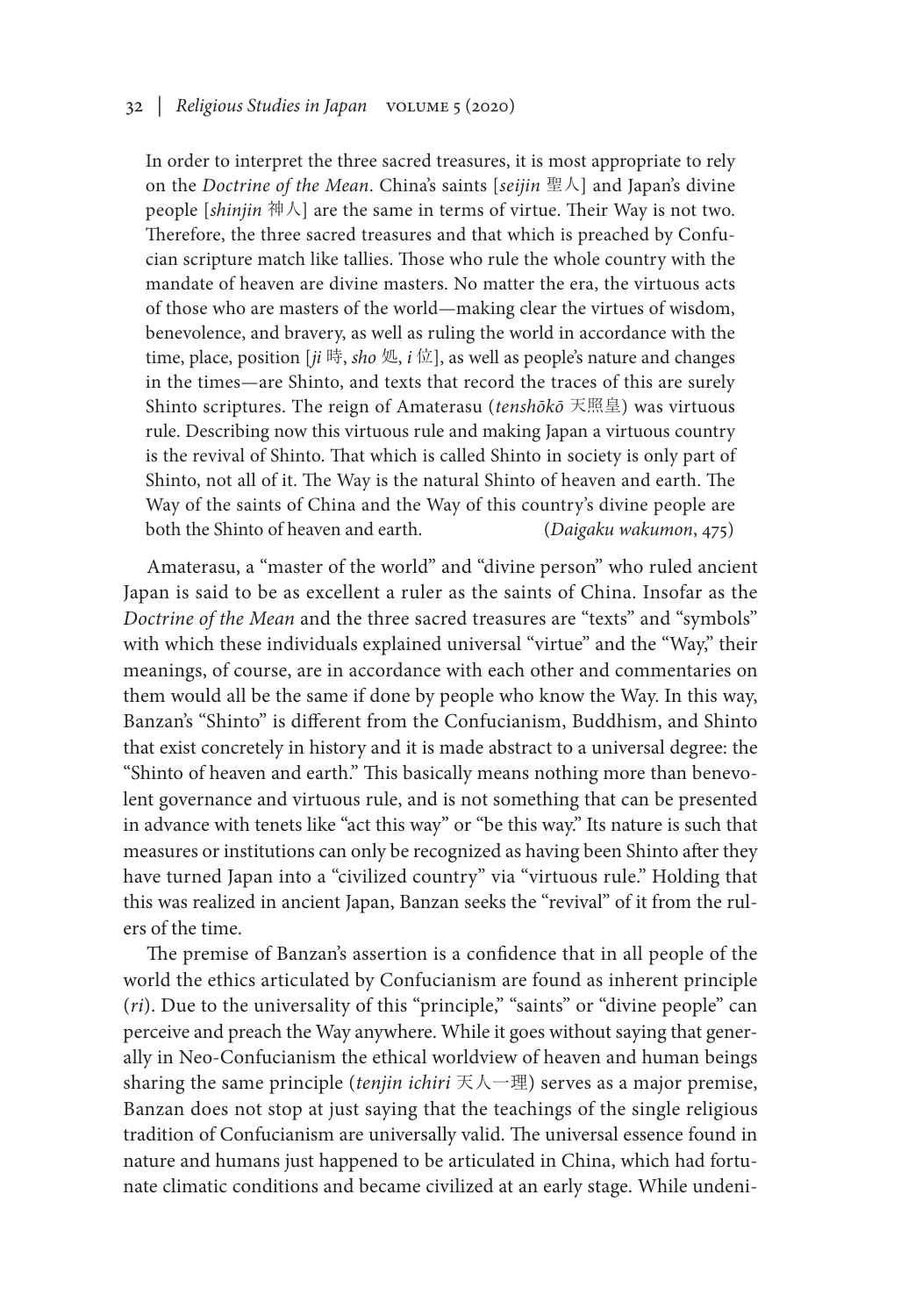ably basing his ideas on an ethics that comes from Confucianism, in the end he relativizes the Confucianism that actually exists in China and Japan. We must investigate how Banzan himself articulated Shinto, Confucianism, and Buddhism, which people now normally understand as separate "religions."

# *The Great Way and the Small Ways*

In *Shūgi washo* 集義和書, *Shūgi gaisho* 集義外書, and his other major works, Banzan uses the concepts of "Way" and "forms" to distinguish between the essential nature and concrete historical forms of Confucianism, Buddhism, and Shinto.

Forms are not even the same among the saints of China. They change with the ages. Even if one tries to apply such forms to Japan, it would be difficult to implement many things. The Way is the "three bonds and five constants" [*sankō gojō* 三綱五常]. The "three bonds" correspond to heaven, earth, and people, and the "five constants" to the "five elements" [*gogyō* 五行]. Even when there was no word for virtue and no teachings of the saints, this Way was already being carried out. Even when humans did not live, it was carried out by heaven and earth, and even when heaven and earth were not separate, it was carried out by the Great Void [*taikyo* 太虚]. Even if [in the future] humans cease to exist and heaven and earth returns to nothingness, the Way will not extinguish. How could it—even just a little—simply because it is a later time? (*Shūgi gaisho*, 227)

Here, the Way of the "three bonds and five constants" runs throughout heaven, earth, and people and is held to be the principle that exists without beginning or end. On the other hand, forms are relative institutions and products of civilization that are both bound by the concrete conditions of time, place, and position and have been created by outstanding figures of the past (such as saints and divine people). He explains these as follows.

The saints create forms in accordance with time, place, and position so that things will go well. Therefore, forms exist alongside the Way in their era. While these are called forms of the saints, if the time passes and people's situations change, they can be difficult to use. When carrying out forms that do not match the era in a forced fashion, the Way is impeded. Much of that which is held to be and carried out as the Way by scholars of today are forms. If it is not what is best for time, place, and position, it is not the Way. (*Shūgi gaisho*, 227)

The concrete forms generally known as Confucianism are just the forms of ancient China. Banzan states that existing forms were established amid a time, place, and position that were entirely different, and discusses how to reestablish in his time positive forms that can be seen as the Way.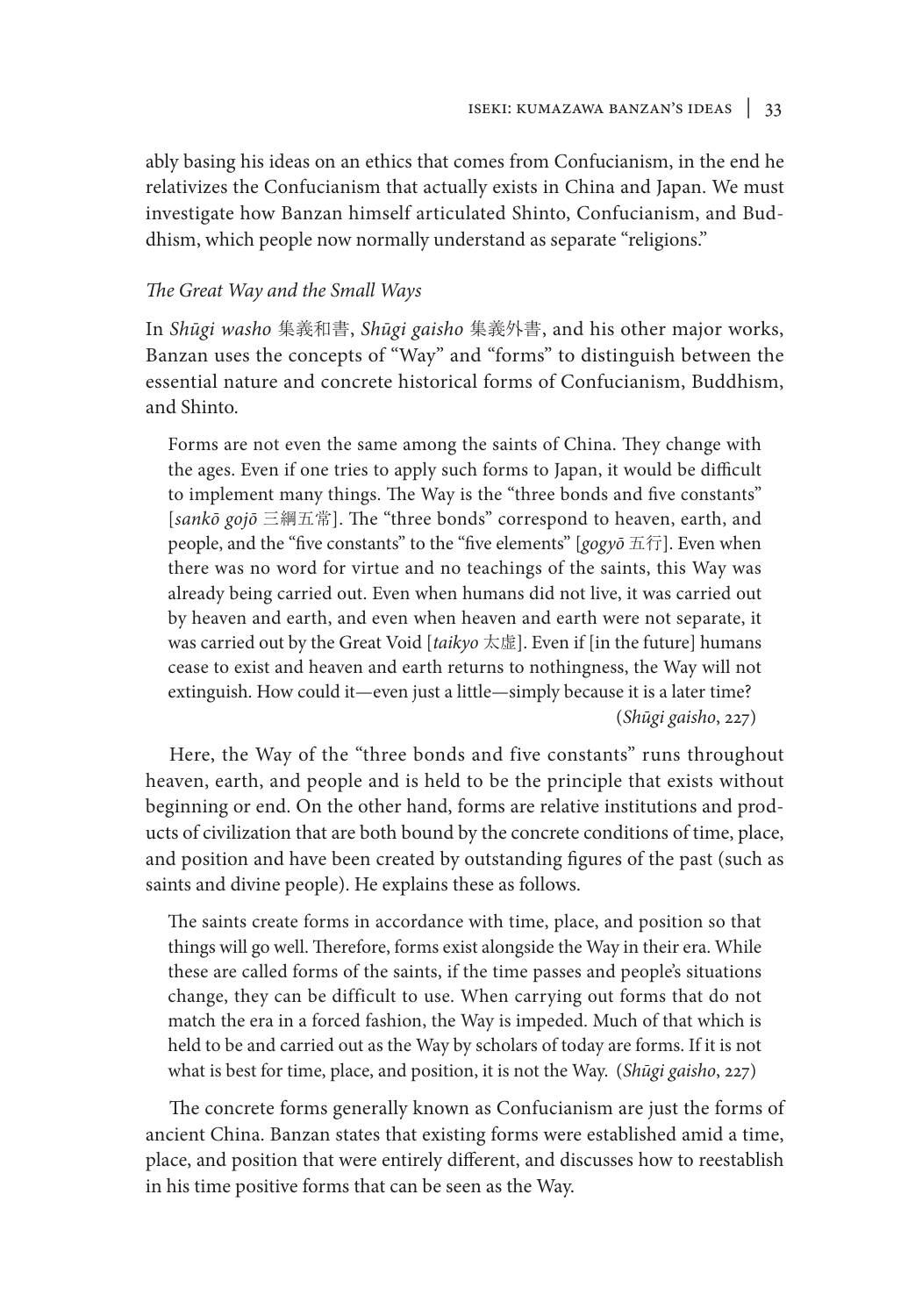Banzan calling these forms "Shinto" and not Confucianism is related to him often calling the Way the "Great Way." While normally Confucianists discuss the "Way" within the scope of Confucianism, Banzan sometimes argues even that he is not a Confucianist. He does so while pointing to his own academic background, actual experience in political matters, and his critique of the current state of Confucianists in Japanese society.

He first describes the Great Way in the context of a critique of Confucianists' factionalism. From Banzan's perspective, the "vulgar hearts" of scholars who, claiming that they are true Confucianists, compete over who can do extraordinary things and try to make a name for themselves by criticizing other scholars are impediments to the Way being carried out in the world. The problem with these people who strictly observe forms (*kakuhōsha* 格法者) was not simply that they were mistaken about how to practice the Way. He states, "scholars of today attached to forms do not know benevolence and justice [*jingi* 仁義], have robust emotions as vulgar people competing with others and pursuing interests, and, engaging in Confucian-like acts, using forms, and discussing scripture commentaries and interpretations just because this is in accordance with their inclinations, think that they are people of the Way." In this way, Banzan holds that they are egotistical people who go against the Way, carrying out their studies based on their inborn abilities and tastes and in fact only following the vulgar emotions of the self (*Shūgi gaisho*, 228). Never mind those who just uncritically believe in the words of Zhu Xi 朱熹 (1130–1200) and Wang Yangming 王陽明 (1472–1529) and practice formulaically—he says this is only theater that imitates form. Forms are entirely human-made, and even if their creator is a saint or wise man of the ancient past, the moment that they fail to be in accordance with time, place, and position, this no longer conforms to the Way and is no different from the likes of Buddhist transmigration thought, which Banzan held to be fictitious expedient means.

Banzan thought that people should engage in academic study only for the purposes of cultivating the self and keeping order in one's family in the private realm and of creating an ideal society together by ruling the country and bringing peace to the world in the public realm. Therefore, since the Way of the saints is the ethics of the five relationships [*gorin* 五倫], it is the Way that should be learned by people of all social statuses (rulers, nobles, state ministers and state officials, warriors, and commoners), and it would be better if the likes of "Confucianists," who make academic instruction their living, did not exist (*Shūgi washo*, 23). Also, "If it is learning it should be called learning, and if it is the Way it should be called the Way. It is harmful to give them names such as 'the Confucian Way' [*judō* 儒道] and 'Heart-Mind Learning' [*shingaku* 心学]" (*Shūgi washo*, 213). Elsewhere he states, "The Confucian way is the name of [the Way] in a time of declined virtue. The Great Way does not originally have a name."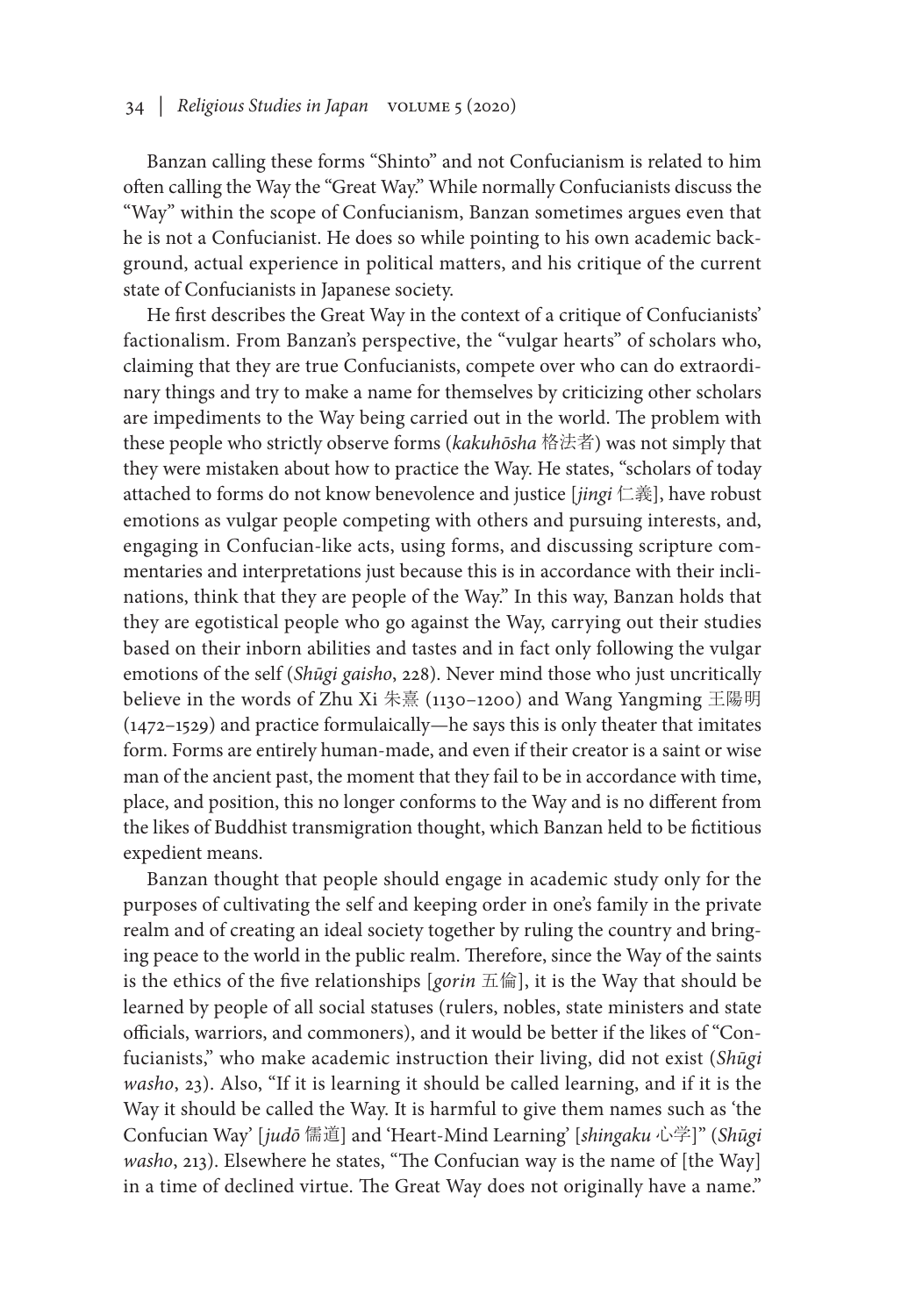In this way, Banzan held that adopting the name "Confucianism" and becoming attached to distinctive etiquette (Ch. *li* 礼; Jp. *rei*) and doctrines is a cause of falling into a "small way" or "sectarian learning" (*ichiryū no gaku* 一流の学) that competes with Buddhism and the like. If people just follow their preferences and form factions, then even if they study Confucianism and call themselves Confucianists, they are no different than Buddhism's various groups. If one wants to be universal, then it is appropriate to call it simply the Great Way.

Furthermore, Banzan also critiqued the various schools within Confucianism if they were factionalist. Regarding Zhu Xi Neo-Confucianism, he states the following.

Those who study Zhu Xi Confucianism now are satisfied with anything, regardless of content, if they are said to be the words of Zhu Xi, just like the tendency in the Nichiren sect and elsewhere to believe Nichiren. Therefore, the sacred classics are hidden due to commentaries, and the method of cultivating the heart-mind [*shinpō* 心法] becomes distant due to exegesis of the classics. [Such mistaken errors of] Zhu Xi Confucianists actually made Zhu Zi a criminal who obstructs the teachings of the saints. (*Shūgi gaisho*, 267)

When one forgets the practice of "making use of what one has learned" (*juyō kufu* 受用工夫) and is attached to form, no matter how faithful one is to Zhu Xi's words, one is no longer a student of the teachings of the saints. Uncritically believing in something is always the same, even if the object of belief is Nichiren. Banzan criticizes Yangming Confucianists, stating that they are "mistaken about humanity, excessively simplify teachings, and are similar to other heretical teachings of enlightenment. Those who study this increase this harm" (*Shūgi gaisho*, 267). The "other heretical teachings of enlightenment" probably refers to Zen Buddhism.

Here we find types of religious traditions that Banzan articulated as different from the Great Way. One was uncritical, obstinate belief, like that of Nichiren sect believers, and another was the pursuit of one's own mental peace in an asocial fashion, like Zen priests. Banzan asserts that they do not lead to the construction of an ideal society and are therefore not the Great Way. On the one hand, as a result of his unrelenting investigation of the essential nature of Confucianism by comparing with other traditions not its doctrinal content but its societal function, he criticizes the studies and learning of Confucianists in society as not being true, original Confucianism; on the other hand, he declares that his own study and learning is not the Confucianism spoken of by people in society.

Also, Banzan, describing his own academic background in detail, states that in the end he arrived at a method of not relying on Zhu Xi or Wang Yangming and directly approaching classical texts. This immediacy vis-a-vis the Way itself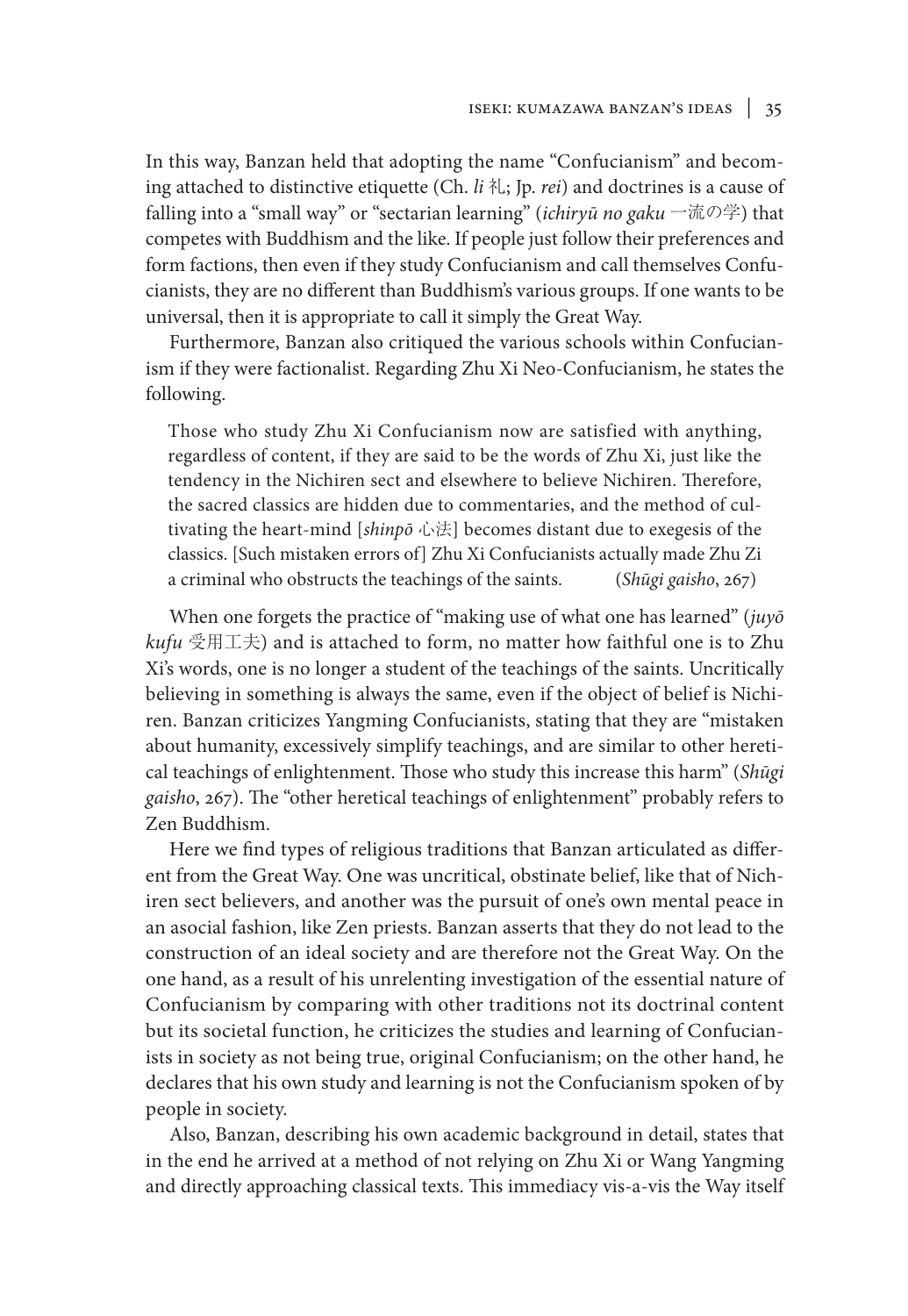and classical texts is something that distinguishes Banzan's academic approach. Relying on his own heart-mind that is originally one with "heaven," along with Confucius, Zhu Xi, and Wang Yangming, he seeks the Great Way that was sought by the emperors Yao 堯 and Shun 舜.

Banzan, boldly relativizing the words of Zhu Xi and Wang Yangming, of course appeared arrogant and heretical to his contemporary Confucianists. To criticisms from such scholars who say "your study of the Way is close to the Way of Laozi 老子 and Zhuangzi 莊子; claiming that forms are different from the Way itself, it is not based on the etiquette and teachings of Confucianism" (*Shūgi gaisho*, 328). Banzan responds with the criticism that present-day Zhu Xi Confucianism and Yangming Confucianism do not aim to "rule the country and bring peace to the world," and fall into sectarian study.

The likes of Yangming Confucianism and Zhu Xi Confucianism's people who strictly observe forms are just sectarian schools. Even if they end up having more followers in the future than at present, this is only because they have gathered people fit for their school. This is like how the Zen sect and Precept [sect] priests exist in society, and these are not teachings that rule the country and bring peace to the world. (*Shūgi gaisho*, 328)

His "Like how the Zen sect and Precept sect priests exist in society" refers to stopping at forming groups based on the times, with acceptance depending on the latest trends and individual tastes. This way of being means that Yangming Confucianism and Zhu Xi Confucianism do not conform to time, place, and position, and that they do not have the viability to move the country or the world. I want to highlight that Banzan, going beyond a Confucianism/Buddhism framework, articulates teachings based on whether they function as "teachings that rule the country and bring peace to the world."

Here, Banzan's "Great Way" discourse is connected to Daoism by a critic. There is no doubt that this discourse was based on the Daoists' "When the Great Way declined, benevolence and righteousness came to be preached," a criticism of Confucianists that points to a "Great Way" / "Great Togetherness" (*daidō* 大同) utopia that existed before various academic factions emerged and fought with each other.

A long time ago Zhuang Zhou 荘周 [c. 369 BC–c. 286 BC] criticized Confucius. This is because he was trying to protect the Great Way. Those in the world who said that they believe in Confucius were [actually] not on the path of Confucius. While advocating Confucianism, they were immersed just in criticizing each other. Zhuang Zhou thus rejected Confucius along with them, wanting to make the Great Way clear. (*Shūgi gaisho*, 193)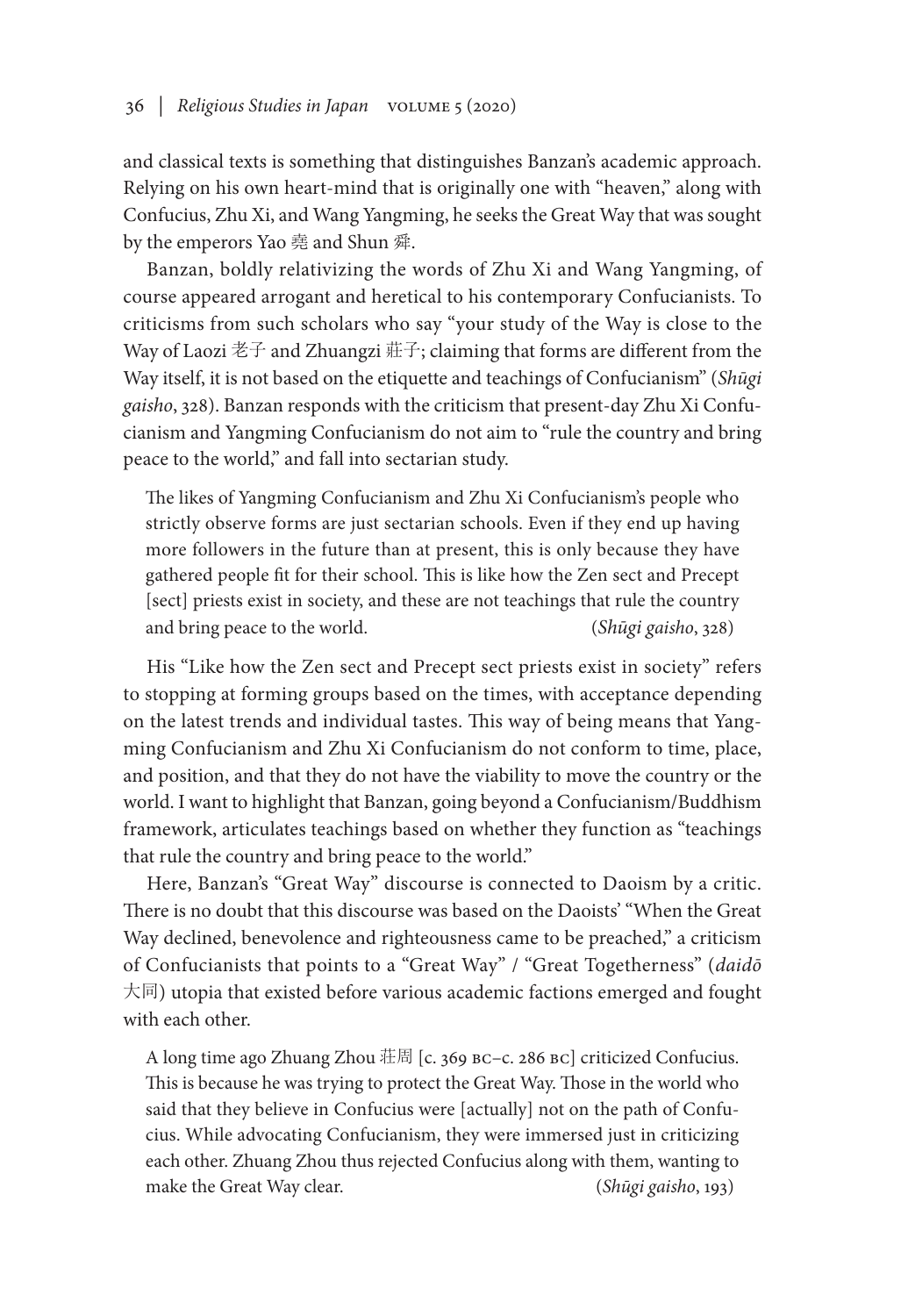This is an assessment in which Banzan overlays himself with Zhuang Zhou. He was proud that he was going beyond the framework of normal Confucianism and discussing a "great" way that encompassed Daoism.<sup>1</sup>

From the above, Banzan's concept of the "Great Way" that exists in distinction to "sectarian study" and "small ways" has surely become clear. With a half century having passed since the establishment of the shogunate and society having stabilized, Banzan thought it was a good opportunity to make the "Way" a reality. It was for this very reason that he thought that becoming a *kakuhōsha* and alienating oneself from ordinary people after having gone through the effort to learn Confucianism was to lose sight of why one did so in the first place. If one truly wants to realize the Great Way, then rulers must establish forms that, conforming to time, place, and position, can be accepted by all people and include the various "small ways." Banzan, who took pride in having acquired the essence of the "Way of the saints" through his unique academic stance of "understanding the general idea based on an extreme view [*kyōken* 狂見]" (*Shūgi washo*, 78), had to leave behind the label of "Confucian" in protest against the Confucianists in general.

# *The "Great Way" of the "Great Togetherness"*

There were also people who, pointing out that people who follow Confucian etiquette naturally had begun to appear in Japan, sincerely wondered if this was an opportunity to spread proper etiquette. While agreeing ("this is truly what I wish for"), he replied that the conditions of the times did not yet allow for this on the grounds that such people "only interact with a few people and thus do not know the feelings of the numberless people in the mundane world." Thinking that such people did not understand the true meaning of Confucian etiquette as forms, Banzan went back to the legendary sacred emperors to explain the process by which etiquette was created.

According to Banzan, in the era of Fuxi 伏犠, "study/learning" (*gaku* 学) arose, and then in the time of Shennong 神農, techniques to nourish the people

1. Banzan understands Laozi's *wuwei* 無為 as not a lack of etiquette but as having the same meaning as Confucianism's "self-restraint and conforming to etiquette" (*kokki fukurei* 克己復 礼) (*Shūgi washo*, 180). Taki Yasuhide 瀧康秀 says Banzan, who equates the "golden mean" (Jp. *chū* 中) and *wuwei* and frequently uses the expression "helping the Creator's work" (*zōka no kō o tasukeru* 造化の功を助ける) was influenced by *Yanzhai kouyi* 鬳斎口義 (Jp. *Kensai kōgi*; by the Southern Song's Lin Xiyi 林希逸; 1193–1271). Taki notes that one of the characteristics of the "heart-mind studies" of the latter is seeing "the Creator" (*zōka* 造化) as ultimate *wuwei*, as well as holding that if humans give up their selfishness the "heart-mind can embody the functioning of the 'natural principle' and 'the Creator,' which actively generates and nurture all phenomena" (Taki 1998, 78).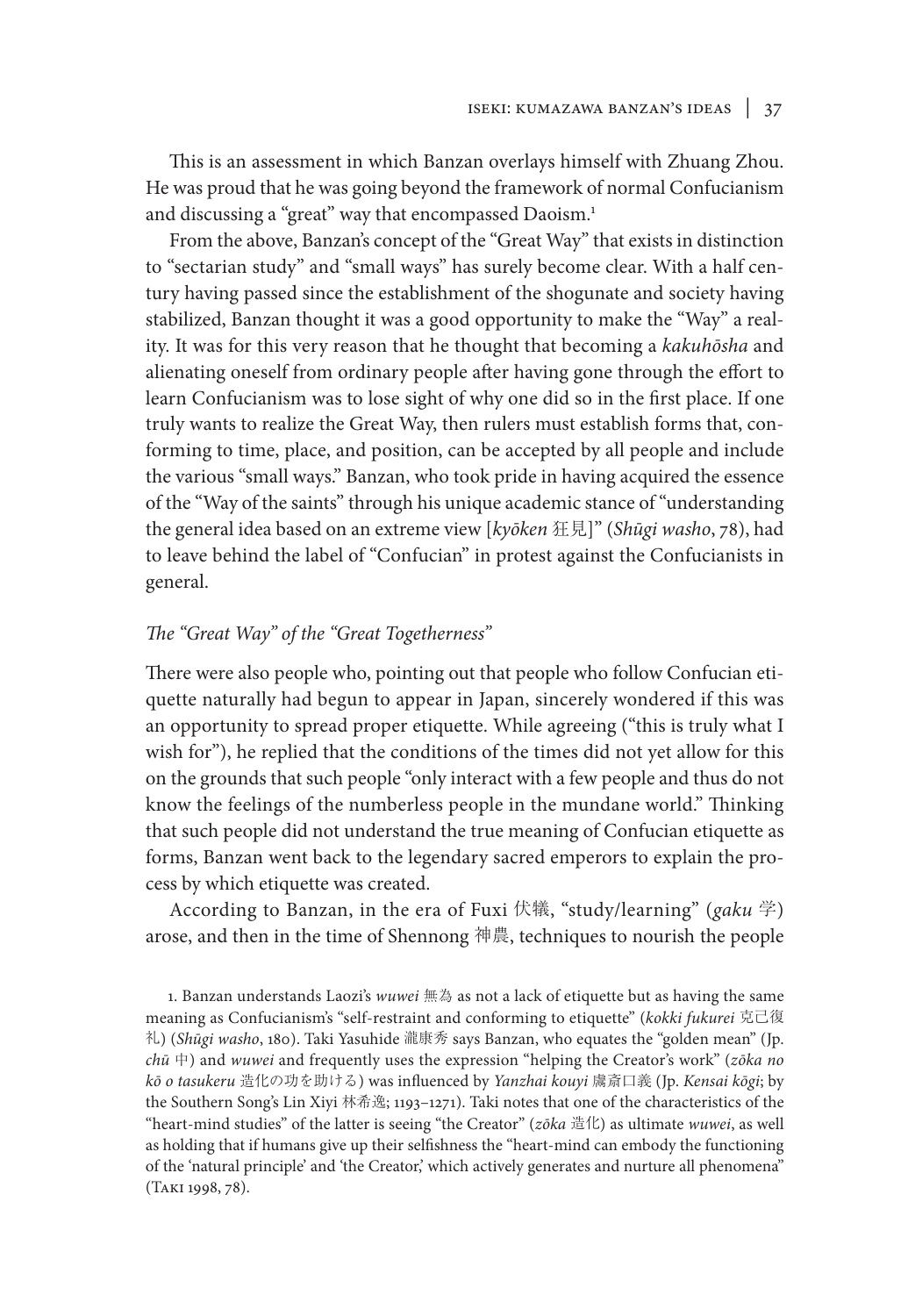("agriculture and medical arts") were invented. However, "etiquette and laws" (*reigi* 礼儀, *hatto* 法度) did not yet exist. While during the time of the Yellow Emperor (Huangdi 黄帝), rites, music implements, and writing appeared, there were still no detailed rules such as the dates and periods for coming of age, marriage, funerals, and ancestral rites. During the time of the five emperors (*gotei* 五帝), a general framework for etiquette and laws came into place, but they were still "simple and easy to carry out." Etiquette at the time "encouraged people to do good through moral influence while not going against their feelings, and rules were created because people [who had thereby been made ethical] wanted them" (*Shūgi washo*, 93). They were not coercions or prohibitions pushed down from above. However, after going through the Xia 夏 and the Shang 商 and reaching the Zhou, civilization spread, and goods, food, and drink were no longer lacking. The world became peaceful and people had more leeway in their daily lives. It was at this point that for the first time many "etiquette-based temperances" and dates and periods for rites were established in detail out of concern that "people's moods" would flood over and flow into luxurious splendor.

This development of etiquette in stages was all carried out in accordance with "time, place, and position," and it is not the case that the lack of "etiquette and laws" meant that the knowledge of Fuxi and Shennong was inferior to that of the Duke of Zhou (Zhougong 周公) and Confucius. If they had been born in each other's eras, then they would have handled etiquette as each other did. Because etiquette is established by the saints of each era in accordance with their times, each of their formulations of etiquette were correct in their respective limited situations. Therefore, for Banzan, Confucian etiquette is not something that should just be practiced by following exactly what is written in the classics, or by simplistically putting it into forms that can be practiced. The etiquette written in the Confucian classics is nothing more than the traces of the saints who sought etiquette that was in accordance with their time, and it is necessary to determine what etiquette from history is applicable to the time, place, and position of contemporary Japan.

Banzan described (*Shūgi washo*, 93) the Japan in which he lived as follows: while "the plethora of goods and people living luxuriously exceeds that of the richness at the height of the Zhou," the "people's heart-minds not becoming ethical through etiquette is similar to that of the era of Fuxi." While the people during this time did not need etiquette, being "simple, honest and kind with little desire and no spirit of pursuing interests," people today have "much desire and a deeply rooted spirit of pursuing interests, and these habits are not just ones accumulated over the course of ten or one hundred years but are firmly rooted and deeply impregnated." Therefore, if something is done all of a sudden that goes against their desire to benefit themselves then "the Way will not be real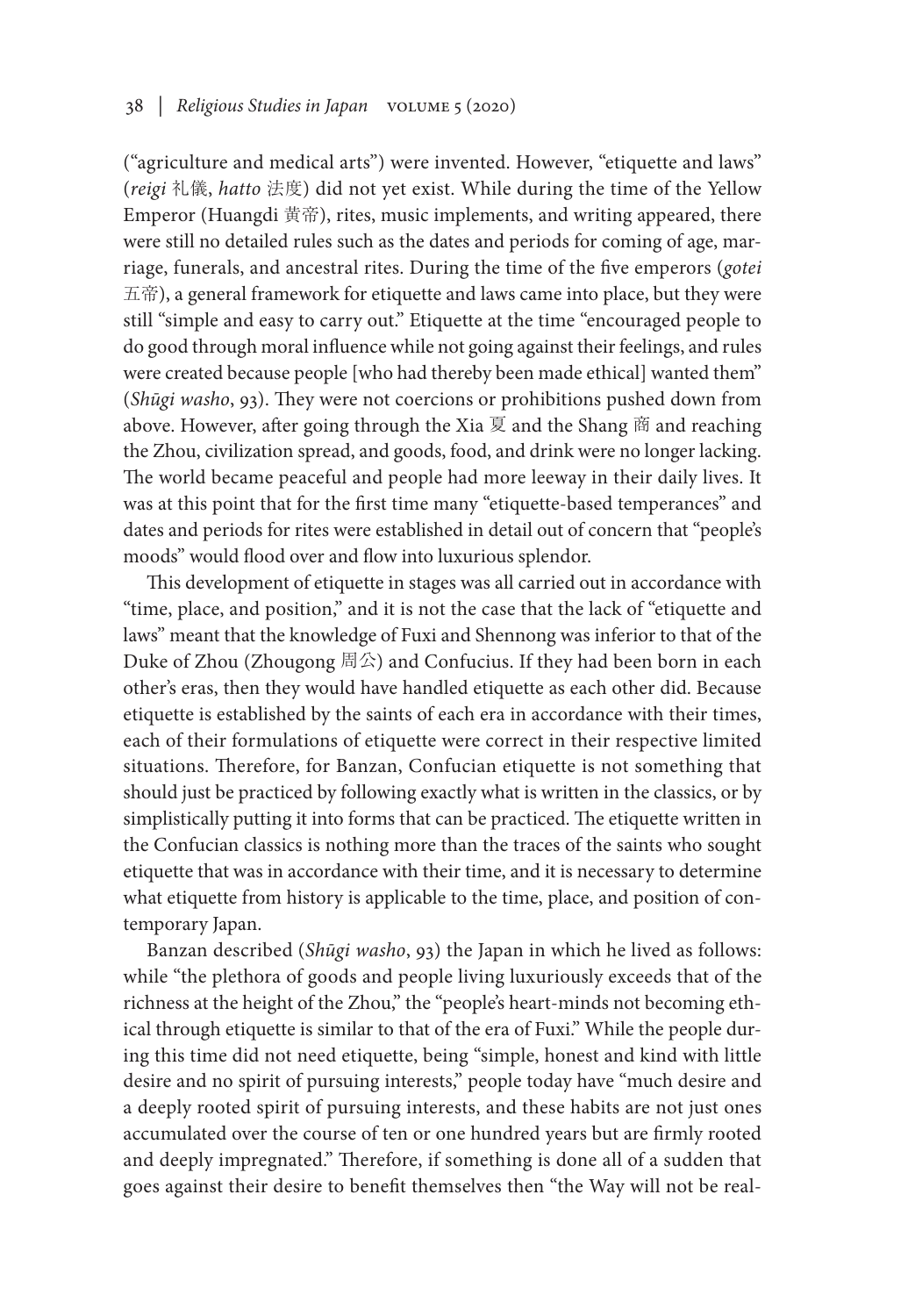ized." Therefore, Banzan said that people should do things in stages and wait for the general public to desire etiquette, like "guiding a young child."

The vulgar people of the past five or six hundred years are like five- or six-yearold children. First, with the policy of creating schools, open up the knowledge that distinguishes between good and evil and promote the appropriateness of knowing shame so that people will act appropriately. One should wait for an outstanding ruler to appear after this has accumulated for dozens or even hundreds of years, and then have etiquette be created. (*Shūgi washo*, 94)

Even if at present there are people who desire Confucian etiquette, there are only one or two people of outstanding talent among one hundred or so young children. If teachers educate at the level of these talented individuals, then they will take pride in being better than others, and while they will extend their abilities and knowledge, they will lose sincerity (*sei* 誠). Also, the majority of young children who cannot keep up will undoubtedly develop a dislike for learning itself.

Banzan encourages enthusiastic scholars who try to shoulder the Way to reflect if they want to practice unsuitable etiquette due to their vulgar emotions (*Shūgi washo*, 95). If one is going to become conceited by engaging in academic study and go astray from the human way, then it is better to not study and live in accordance with one's inborn wisdom (*ryōchi* 良知). If one implements forms that are estranged from the people, then society will see Confucianists as "only a school of Chinese-style scholars," and, just as Precept sect priests maintain the precepts and Zen priests engage in *zazen* 坐禅, this becomes "an isolated path of learning separate from the general public" (*Shūgi washo*, 95). As a result, the Way will not be carried out in the world. One should not tailor things to scholars but to the masses.

The saints enjoy themselves with mundane people. The people of Lu 魯 engaged in competitive hunting, and Confucius did so as well. To do things with the masses is the Great Way. When one should do good, one does good with the masses. When the time has not come, one behaves foolishly with the masses. Therefore, scholars do not leave behind the mundane. The Way is not separate from the masses. When it is time to carry out the Way after moral influence has fully spread, then one does so along with the world as a whole. During such times the masses do good as is recommended and no one goes against it. (*Shūgi washo*, 96)

In other words, Banzan saw the alienation of scholars from the masses ("the people of the mundane world") as the biggest problem for the realization of the Way. He did not think that people would follow Confucianism when they are persuaded to reject Buddhism on logical grounds. Using this method it would probably be difficult to edify people even on an individual level, never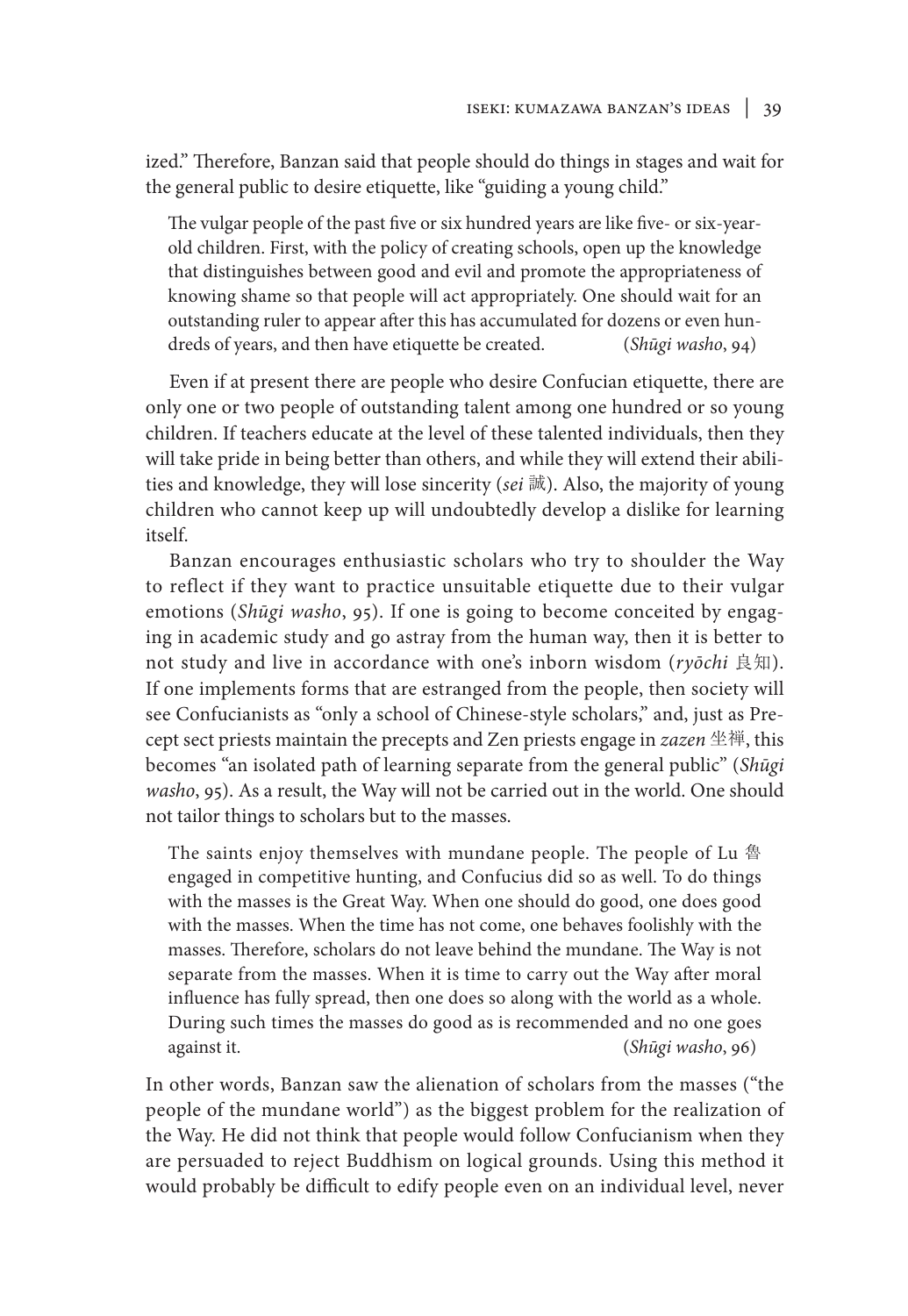mind bring about change in society as a whole (including the masses/mundane world)—this would require a completely different process than scholars studying the classics and acquiring an understanding of the "human way."

Here, Banzan emphasizes that his "Great Way" includes the nuance of the "Great Togetherness." Asked why—despite the "Way" being, of course, originally "Great"—he calls it the "Great Way," Banzan answers as follows.

The Way ordinarily spoken of is a small way. Therefore, the name the "Great Way" is necessary. The "Great Way" is the "Great Togetherness." One should proceed with mundane people and not go out by oneself. One should act with the masses and not be different by oneself. If other people do something evil, just do not do it oneself. One should not censure or criticize others' acts. If there is good to be done, then one should do it oneself, and not make others do so. It is similar to how an army general moves with his troops and is not too far ahead of them just because of his strength and braveness. Sometimes, when one sees signs that the masses can follow, one takes the lead. Even if one has the ability to do something on one's own, one does not do things that are hard for the majority of people to follow. It surely goes without saying that the Way ordinarily studied in society is a small way. (*Shūgi washo*, 88)

Banzan says that etiquette is a device for improving the manners and customs of the general public, and should be carefully established from this kind of perspective as planned over dozens or a hundred years, and that Japanese people of his time should learn from the etiquette of emperors Yao and Shun, two saints that existed in history.

The rule of Yao and Shun should eternally be taken as a teacher and taken as a norm by other countries [in addition to China]. While etiquette was not yet found therein, it did exist in an undefined form. Rulers were very sincere and prudent and the world was therefore naturally at peace. The good of being simple was comparable to consummate virtue, and by realizing the mean and harmony, heaven and earth operated properly and all things developed healthily. . . . Even if it is the etiquette of the Three Dynasties [*sandai* 三代], that which does not match the moods of the people of the world, the times, and abilities should not be used. Even tens of thousands of years later, and even in the other country of Japan, the rule of Yao and Shun should be carried on and taken as a teacher. (*Shūgi washo*, 280)

While normally in Confucianism the etiquette of the Zhou is considered ideal, Banzan holds that since it is not appropriate for Japan's climate, there is a need to follow the simple etiquette of emperors Yao and Shun. Also, in response to an interlocuter who says that it is probably impossible to return things to the simplicity of their time unless almost all of civilization is done away with, Banzan answers as follows.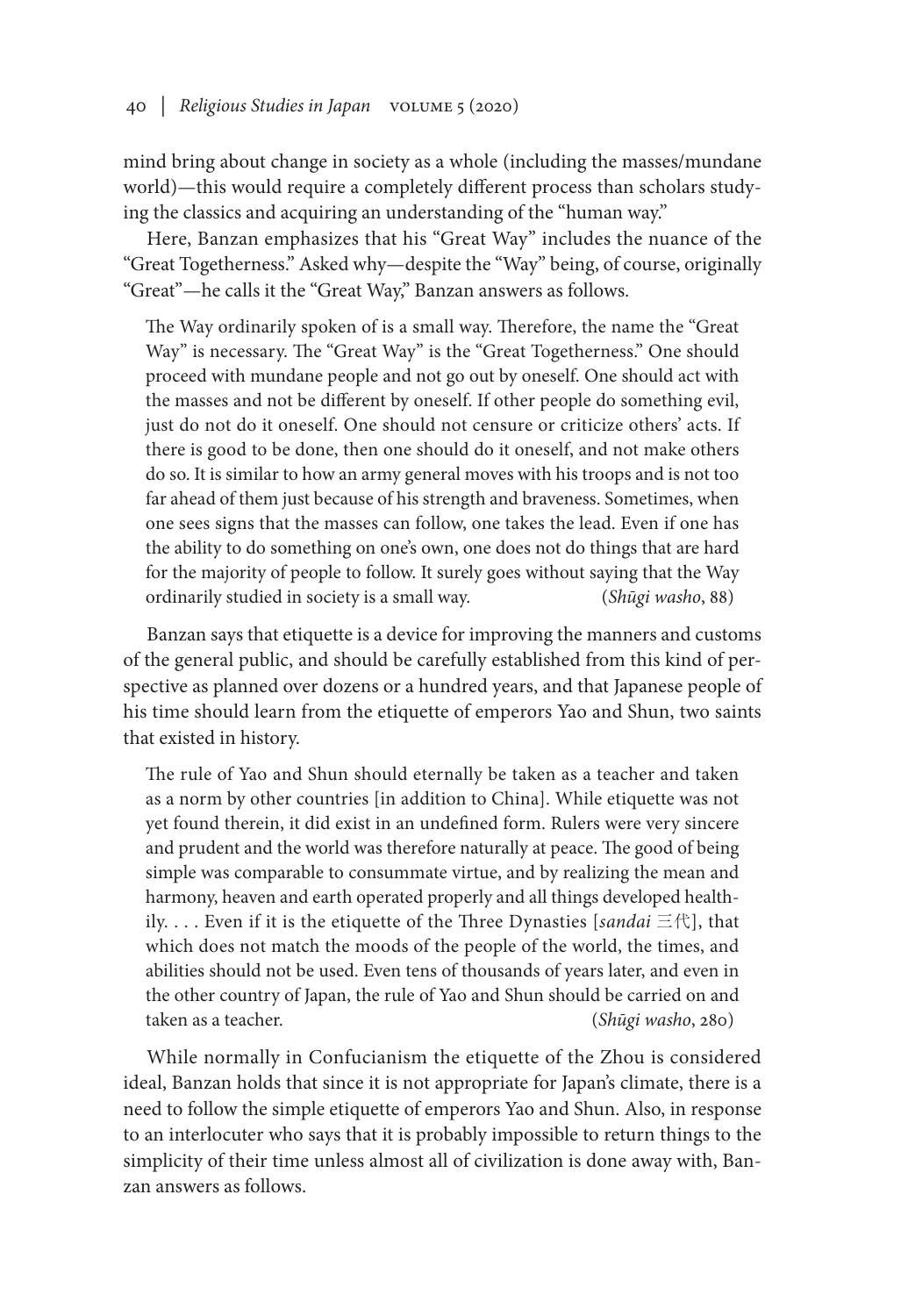In *wuwei* 無為 [Jp. *mui*], there is true *wuwei* and *wuwei* only in form. Ruling based on the time and not disliking the familiar is *wuwei*. Even if one wants to bring back the simplicity of ancient times immediately, this cannot be done. If people with power force this, then there will be much harm. While great wars in the world arise due to ostentatious winning and straightforwardness being lost, trying to make things thrifty and simple again is worse than just leaving ostentation and falsity as is and will actually make disturbances worse. Regardless of whether things are complicated or simple on the surface, if sincerity of the heart-mind is established and the world comes to respect sincerity, the essence of ancient *wuwei* and simplicity can be obtained. There is no harm in taking time to restore customs bit by bit. (*Shūgi washo*, 281)

"True" *wuwei* is to establish sincerity of the heart-mind while not removing the empty words and insincerity of familiar customs in a forced way. Instead of simple etiquette that is the traces of the rule of emperors Yao and Shun, one should imitate their presentation of the "essence of etiquette" in a "simple" form.

The importance of this simplicity is the result of natural human feeling and therefore is not limited to Confucianism. Regarding the flourishing and decline of Buddhism's various sects, Banzan states the following:

People tend to rely on things that are simple. Since there are no teachings as simple as the Ikkō sect, many people take refuge in it [the Ikkō sect]. The Pure Land and Nichiren sects also imitated the simplicity of the Ikkō and spread very widely. As things have become more civilized in recent years, fewer and fewer people believe in teachings regarding hell, the land of bliss, and so on. This will become more and more the case. The Zen sect teaches simply without difficult things, emphasizes enlightenment, and does not focus that much on hell after death. This fits the era of civilization. However, Zen today, wanting foolish men and women to come to it, preaches teachings that have been made to seem mystical. This is for its own benefit, and goes against what was transmitted by the patriarchs. If it stops doing so then it will flourish more and more and other sects will lose. (*Shūgi washo*, 330)

Based on his insight into the human society in front of him, Banzan asserted that it is important for the Way of the saints to be "simple" so that it can be accepted by the masses and carried out as the Great Togetherness. We could say that Banzan also is trying to imitate the simplicity of the Ikkō sect.

## *From the "Great Way" to "Shinto"*

While Banzan had in the past aimed to engage in the three-year practice of mourning found in Confucian etiquette, upon reflection he says that this was based on his own vulgar desire of seeking fame. Emphasizing that to make the Great Way flourish one must not leave behind the "masses" or the "mundane,"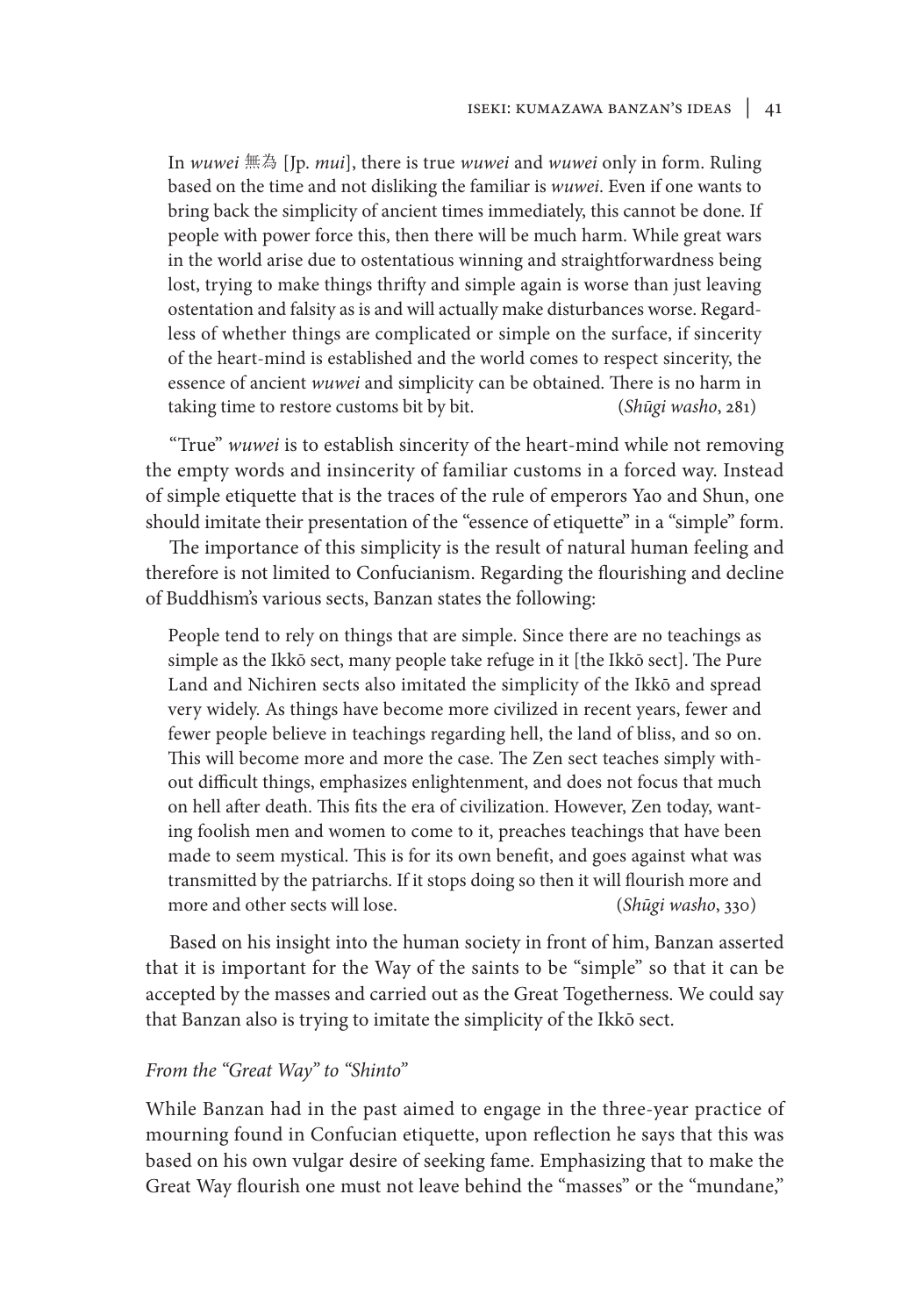he uses the expression, originally from Laozi, of "dimming the light and mingling with the dust" (Ch. *heguang tongjen* 和光同塵; Jp. *wakō dōjin*):

Even if those who aim to realize the Great Way know that they should engage in mourning [for three years]; if this is something that the people of their time cannot do, then they should dim their light and mingle with the dust, and, looking at things as if tens of thousands of years is a single day [that is, from a long term perspective], do things naturally without contrivance, start a business and present something that successors will take over, and proceed along with the masses. One should not seek fame for oneself. Those who do things that the masses cannot are not teachers of the world. This is just getting caught up in forms and becoming a single school. If one leaves behind the mundane world, one will never be able to give rise to the Way. (*Shūgi washo*, 83)

Banzan probably developed this view while being involved in the center of Okayama domain politics and experiencing friction with retainers critical of Confucianism.<sup>2</sup> Also, in *Shūgi gaisho* (332–36), he recognizes the importance of the existence of Buddhist funerals because they are simple ("While Buddhists are uncivilized heretics, they are in some ways suited for Japan's climate and times"; *Shūgi gaisho*, 332). He even approves of cremation, which normal Confucianists abhorred on the grounds that it was lacking in benevolence and filial piety. It is now a "custom of the general public," and it would be impossible in this society to have commoners practice the mourning rites found in *Zhuzi jiali* 朱子家礼 (Jp. *Shushi karei*; The Family Rituals of Zhu Xi) due to their high cost. Therefore, "if they have momentum that matches the present time and place and it would be difficult for us to go against the world's current, it is fine to carry out Buddhist funerals" (*Shūgi gaisho*, 336).

Today, even if genius or wise rulers appear, it would be impossible to have everyone all the way down to commoners carry out the Confucian rituals of *Zhuzi jiali*. Commoners do not have enough food, clothing, and shelter to live, and cannot keep wind and rain out of their houses. The situation is one in which farmers only have enough assets for farming and merchants only enough for business, and barely enough at that—how could they have the leeway to do funeral etiquette? (*Shūgi gaisho*, 337)

He even says, "When the Way declines and there are many foolish people, thankfully there are forms of Buddhism. Funerary and other rites can be carried out in a simple and brief way. This is also the will of heaven" (*Shūgi gaisho*, 338).

<sup>2.</sup> Confucianism had not yet spread in seventeenth century warrior society, and it tended to be met with repulsion and mockery (WATANABE 2016). Retainers criticized the Confucianisminclined Okayama Domain Lord Ikeda Mitsumasa 池田光政 (1609–1682) and people plotted to drive out Banzan, who had been given an important post as a Confucianist.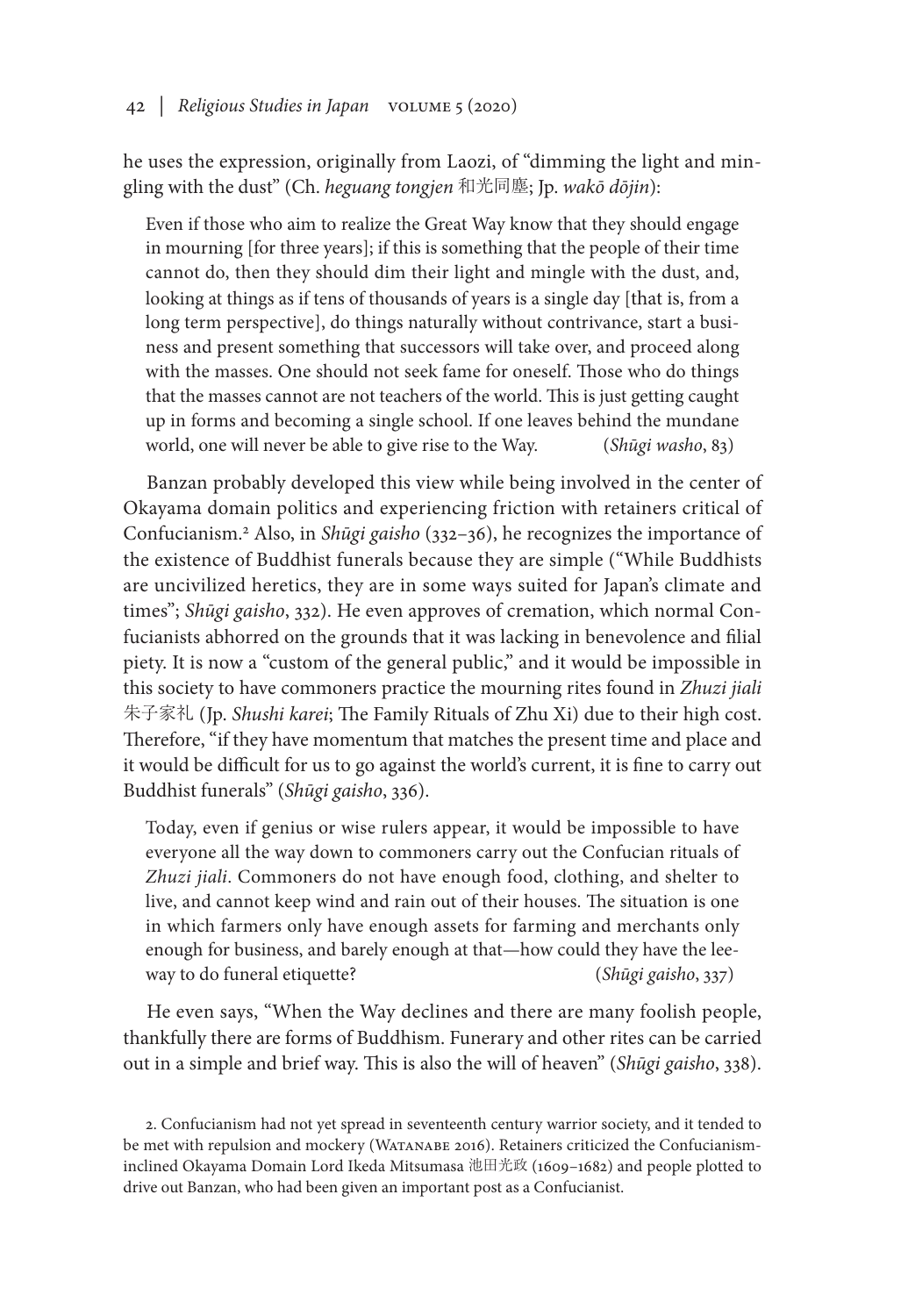However, Banzan is only rejecting Confucianism and approving of Buddhism for its simplicity with regard to funeral rites at the time. The etiquette for the ideal society that should be aimed for as a one-hundred-year plan is not Confucianism or Buddhism but "Shinto."

To "friends in learning" (*gakuyū* 学友) who say that if people gradually become wiser and stop believing in Buddhism "one hundred years from now Confucianism will rise and the world will be at great peace" (*Shūgi gaisho*, 330), Banzan partially affirms this idea, stating that while in theory this is true and in the past he thought so as well, "Looking at the mountains, ponds, grass, trees, people's moods, and the conditions of the times in light of Japan's recent climate, rituals and teachings do not spread or last long if they do not have the good of simplicity. Therefore Buddhism, which is simple and fits Japan's climate, will probably continue into the future" (*Shūgi gaisho*, 330). Banzan is also asked, "If Buddhists are getting along despite not being benevolent just because of their simplicity, if the saints' way of benevolent governance was simple, how victorious would it be? If so, if the Way of the saints is finally realized, then undoubtedly the forms of the Western lands' barbarians [that is, Buddhism] would perish." However, he is pessimistic, stating, "Scholars that do simple good and are fit for the climate will probably not appear" (*Shūgi gaisho*, 330). Confucianists in general are far "from simple good," and he laments that when he advocates the Great Way, it is censured as being "Daoism and heretical" (*Shūgi gaisho*, 330). Even so, out of his sense of responsibility ("if my words do not remain when disorder arrives after Confucian forms have been carried out by the book, the Way will be almost lost"), he concludes as follows: "In Japan today, if it is not very simple in comparison to the etiquette forms of the Zhou to the extent that it is mistakenly seen as Daoism, then it cannot not be widely used in the world and carried out by future generations" (*Shūgi gaisho*, 330). In other words, he thought that there was a need for new forms that consisted of both the ethical nature of Confucianism and the simplicity of Buddhism and Daoism. Banzan called this "Shinto."

My wish is as follows: that people bring back the Shinto of ancient times, establish sincerity, do not lean towards Chinese forms, do not follow Buddhism's forms, and, using simple good, carry out the Great Way that is easy to know and easy to follow. However, scholars today do not know that they themselves are holding the Confucian way down while saying that they will make it flourish, as well as helping Buddhism while saying that they will beat it back. Buddhists' lack of benevolence and Confucianists being stuck in principles are the same in that they ignore Shinto. (*Shūgi gaisho*, 331)

By advocating the rebirth of Japan's "ancient Shinto" that was simple to the same degree as the rule of emperors Yao and Shun, one can work to realize the original Way without being dragged down by Buddhists, who do not aspire for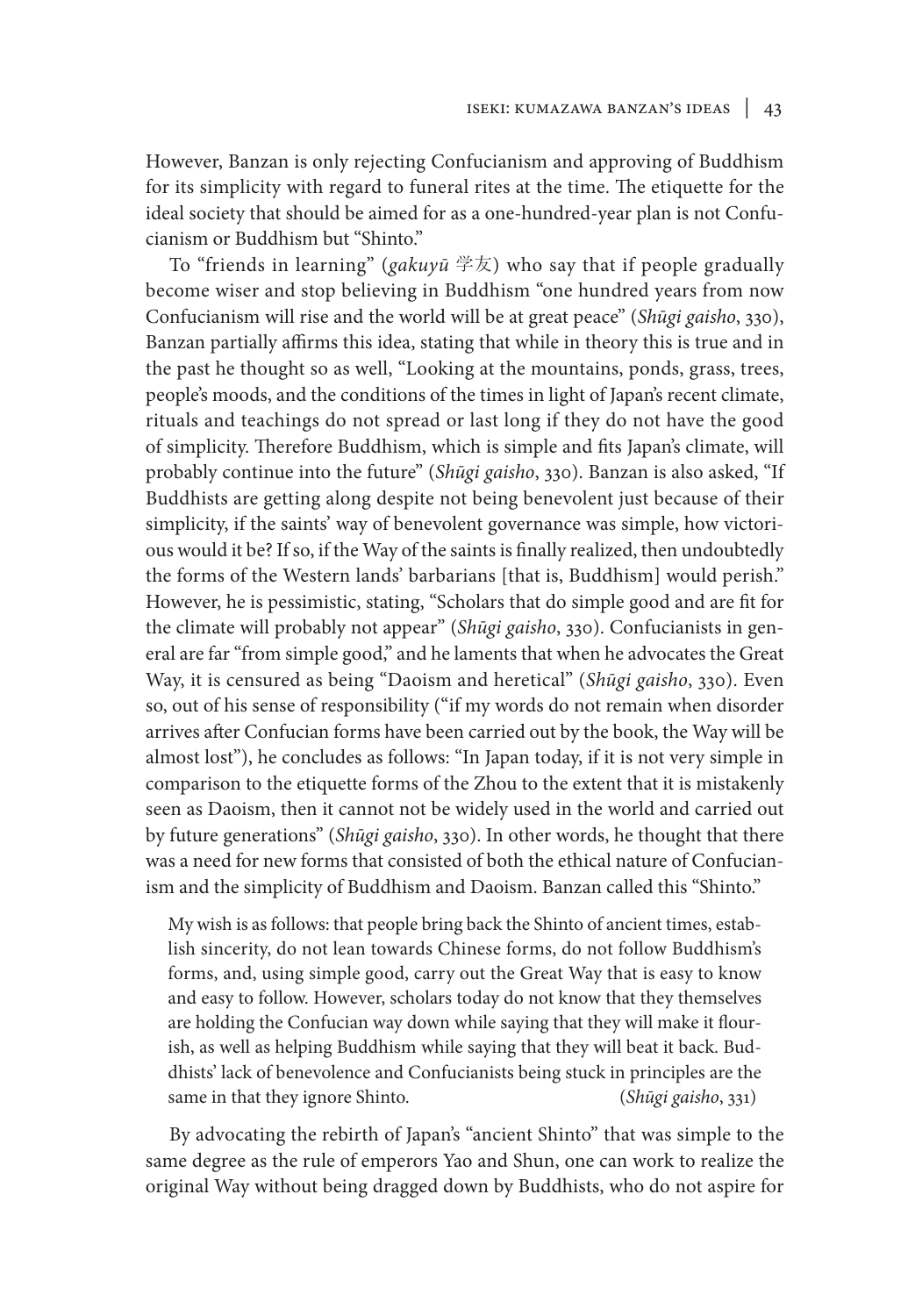an ethical society, and Confucianists, who are preoccupied with the arguments and have lost sincerity. After stating, "There is the Great Way that reveals the noble virtue of the ages of the gods that has remained in subsequent generations, investigates the laws of the Dynastic period, considers in detail people's present moods and the situation of the times, and helps the universe nurture all phenomena" (*Shūgi gaisho*, 331), he explains how "etiquette and laws" should be:

It is said that the Way is like a large road. It should be something that the masses also [in addition to scholars] can rely on. The five teachings and ten kinds of correctness [*goten jūgi* 五典十義] of the five relationships are this. The ethical essence of an illiterate person is sometimes superior to scholars because their nature is received from heaven. Etiquette is that which ornaments and assists this. It should be carried out with the masses while considering time, place, and position. (*Shūgi gaisho*, 331)

Banzan's idea was the creation of simple etiquette like the one that existed in ancient times which enabled people to extend their inborn ethical natures without academic study and could be carried out even by poor commoners. This yet-to-be-realized "coming etiquette," which combines the ethics of Confucianism with the simplicity of Buddhism, is the etiquette of "Shinto." While at first glance it appears that Banzan is speaking of a rebirth of Shinto as it existed in the ancient past, in fact, driven by a utopian passion, he is discussing a Shinto that is to come in the future. This is neither the Shinto commonly spoken of by the general public, Confucianism, nor Buddhism. He renders Confucianism abstract to the extent that we could call it a social theory. Banzan, isolated among Confucianists for this reason, used the word "Shinto" to express the future forms that he conceived of based on this theory.

Banzan chose the name "Shinto" after calculating that it would have certain effects. Responding affirmatively to the words of a Buddhist priest who rejects even attachment to joining the Buddhist order on the grounds that it is attachment, Banzan states the following:

While I study the Way of the saints, I am not attached to Confucianism and also know the dubiousness of learning geared towards the masses. I also know the wastefulness of Zhu Xi Confucianism, Yangming Confucianism, and so on. There are no learnings that should be adopted in their entirety. The Shinto of heaven and earth [that is inherent in the natural world] is the Great Way. In our country, there is Shinto, which is based on Japan's climate. While it is said that the Great Way has no name, since it is the way of our country, if one is forced to choose a name, one should choose Shinto. (*Shūgi gaisho*, 271)

When naming the nameless way, Banzan is able to rhetorically connect a universal "Way of the saints" and Japan's particular "Shinto of the future" that is restricted by Japan's climate. He does so by using the match between the com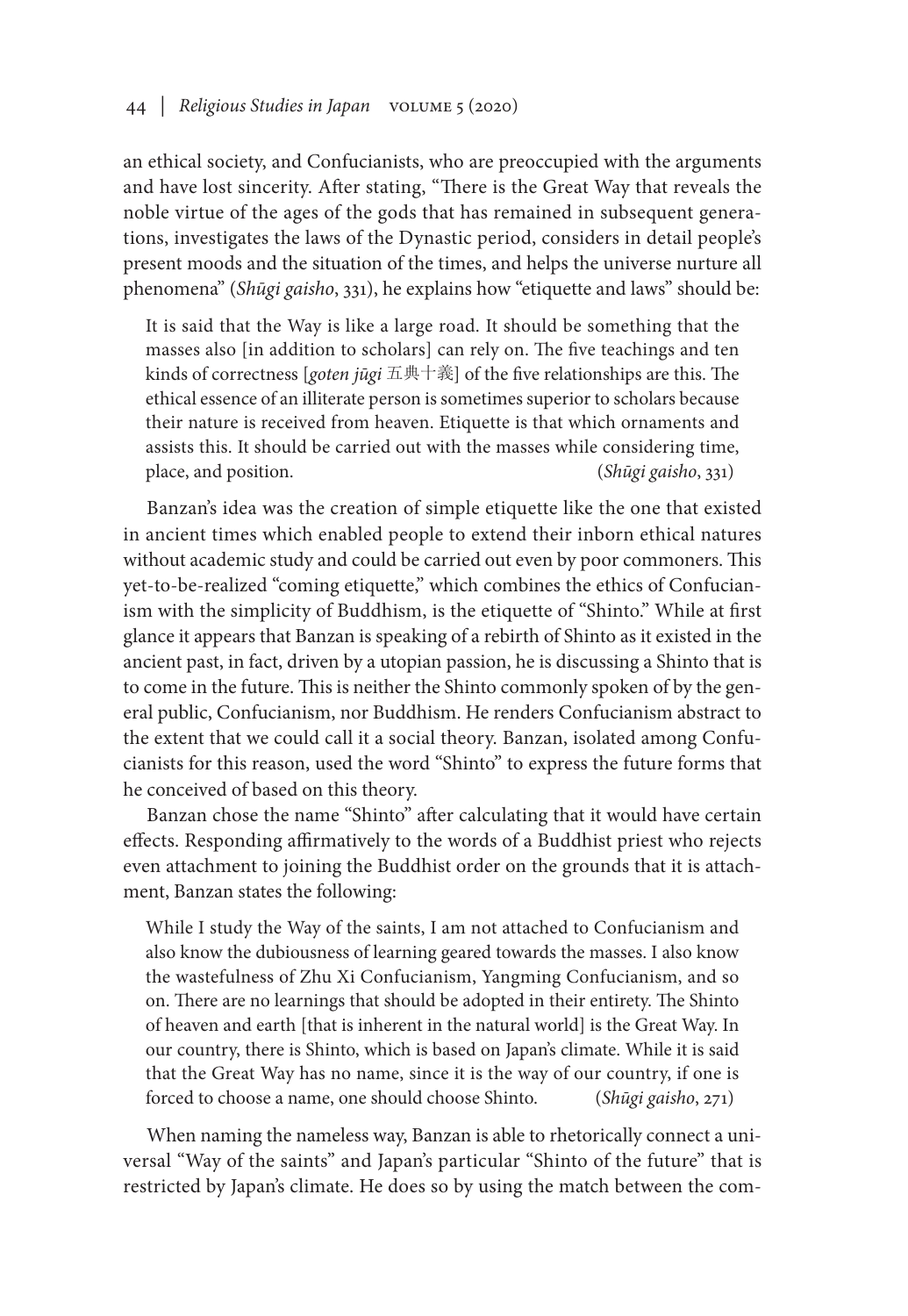pound *shintō* (Ch. *shendao*; "mysterious way") found in *The Book of Changes*  and the compound used to refer to Japan's native teachings and practice system related to the gods. Banzan's argument is quite convenient in that it is easy to accept for those who are repelled by the foreign Confucianism (it takes into account favoritism for one's country with the phrase "since it is the way of our country"), as well as for conservative people who dislike the new. Furthermore, the term *shintō* also has the merit of being something that can connect with commoners who do not have anything to do with book-based learning. As shown by the poem "If just the heart-mind is in accordance with the way of sincerity, then the gods will protect without prayer" (*kokoro dani makoto no michi ni kanainaba, inorazu totemo kami ya mamoran* 心だにまことの道にかないなば、祈ら ずとても神や守らん), a discourse had spread on a general level that made prayer to the gods and buddhas rational and ethical by placing the gods within the heart-mind. For this reason, he is able to include everyone from those who simply seek worldly benefits through ritual practice related to shrines to those who have the capability to learn about higher-level moral doctrines. It appears that Banzan thought that the intellectuals incorporated into part of the Shinto that covered the entirety of society are not estranged and isolated from the "mundane world" or "masses," as was the case with Confucianists who emphasized formal forms.

Also, writing a Confucian interpretation onto the so-called "three deities' oracles" (*sanja takusen* 三社託宣) and holding that the three divine implements, which were already connected with the three virtues in Shinto teachings from the middle ages, are Japan's only divine scripture, Banzan actively tried to incorporate the simple resources possessed by the Shinto tradition. He lays out this posture in *Shintō taigi* 神道大義 (The Gist of Shinto). Therein, the important points of the "Way of humans" and the "Way of the rulers" are explained plainly and concisely. For example, Shinto takes "honesty as the body, kindness and respect as the heart-mind, and just doing what should be done [*buji* 無事] as practice." This "kindness and respect" is "without giving mind to it, naturally present regardless of whether one studies or not" (*Shintō taigi*, 11). Or, since Japan and China "have the same human nature and the common Way," "those versed in Shinto have clearly acquired the method of cultivating the heart-mind and are equipped with political teachings [*seikyō* 政教], even if they do not use Confucianism. How could there be a need for the heretical Buddhism? [Shinto is] simple, self-evident, and fully-equipped and thus complete" (*Shintō taigi*, 14). In this way, he emphasizes that anyone can put into practice the Way without studying Confucian classics.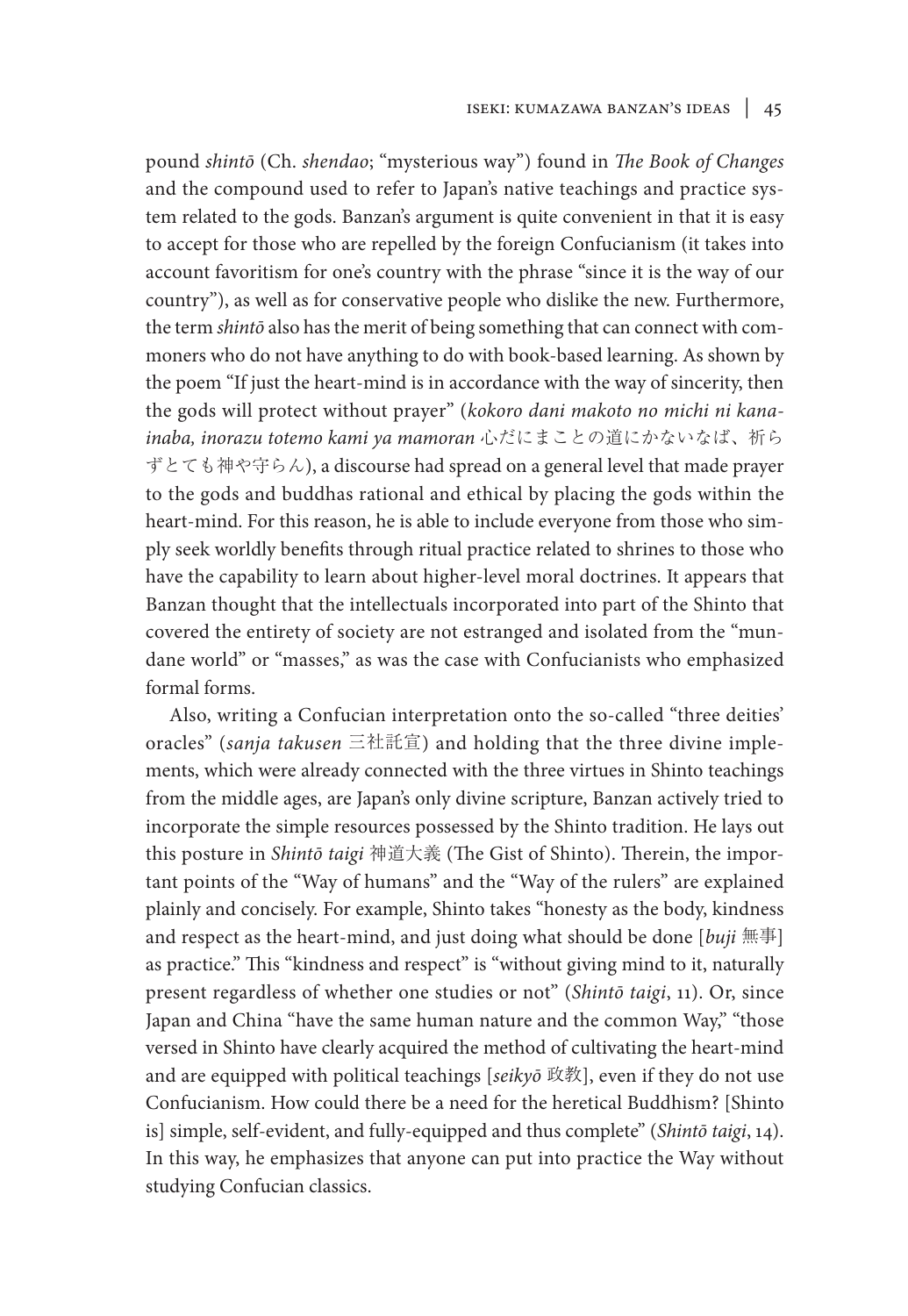## *"Simplicity" and "Nature"*

As previously described, in the end, Banzan's "rebirth of Shinto" means the creation of "simple forms" fit for the Japan of his time. While simplifying the rituals found in *Zhuzi jiali* to be implementable was something that everyone aiming to put Confucian etiquette into practice did to some extent, Banzan was advocating creating something new. Asked if simplicity (*ikan* 易簡) and abbreviated standards (*ryakugi* 略儀) for rituals and etiquette are similar, he responds as follows.

They are quite different. The teachings of the saints have a simple good and do not present abbreviated standards [*ryakugi*] [for rituals and etiquette]. When abbreviated standards are taught to people, etiquette dies. When etiquette dies, extravagance arises. In times of extravagance, things used are ornamented and deeds become complicated. When things are complicated, falsity arises. When things are excessively ornamented, abbreviated standards are carried out more and more. (*Shūgi washo*, 305)

For example, if the colors and design of a lower-class samurai's ceremonial clothes (*eboshi* 烏帽子, *hitatare* 直垂, and so on) are established, one can carry out rituals with one set of them, and a situation will not emerge in which people will acquire multiple ones and compete over looks. However, at some point the *hitatare* coat and *hakama* 袴 skirt were abbreviated into the combined jacket and skirt called a *kamishimo* 裃, and since this is nothing more than the abbreviation of standards bit by bit, a limitless number of types emerge and costs mount. It is a situation in which "due to abbreviated standards people become lavish and their etiquette disappears, and things become glitzy and complicated" (*Shūgi washo*, 306). Since this is troublesome and costs are considerable, even honest people must commit falsehoods when trying to be in accordance with the ways of the lavish world. In order to avoid a chain reaction of people amplifying each other's desire to consume while seeking to be different in their possessions and behavior, from the beginning, a simple and moderate model should be established after calculating its effects.

When doing so, since the ethics for the five relationships is inherent even in those who are illiterate and "etiquette decorates and assists this," when creating etiquette one aims for people to stay close to the natural foundation that is called the "essence of etiquette" (*rei no moto* 礼の本) (*Shūgi washo*, 312). Banzan thought that "simplicity" was inevitable in both the natural world and human nature, as well as basis and effectiveness.

When etiquette is simple and in accordance with time, place, and position, there is harmony and it is easy to carry out. Heaven governs based on it being known easily (*i* 易). Earth nurtures phenomena based on it being brief (*kan*  簡). Heaven and earth's hierarchical positioning is nature's etiquette. The good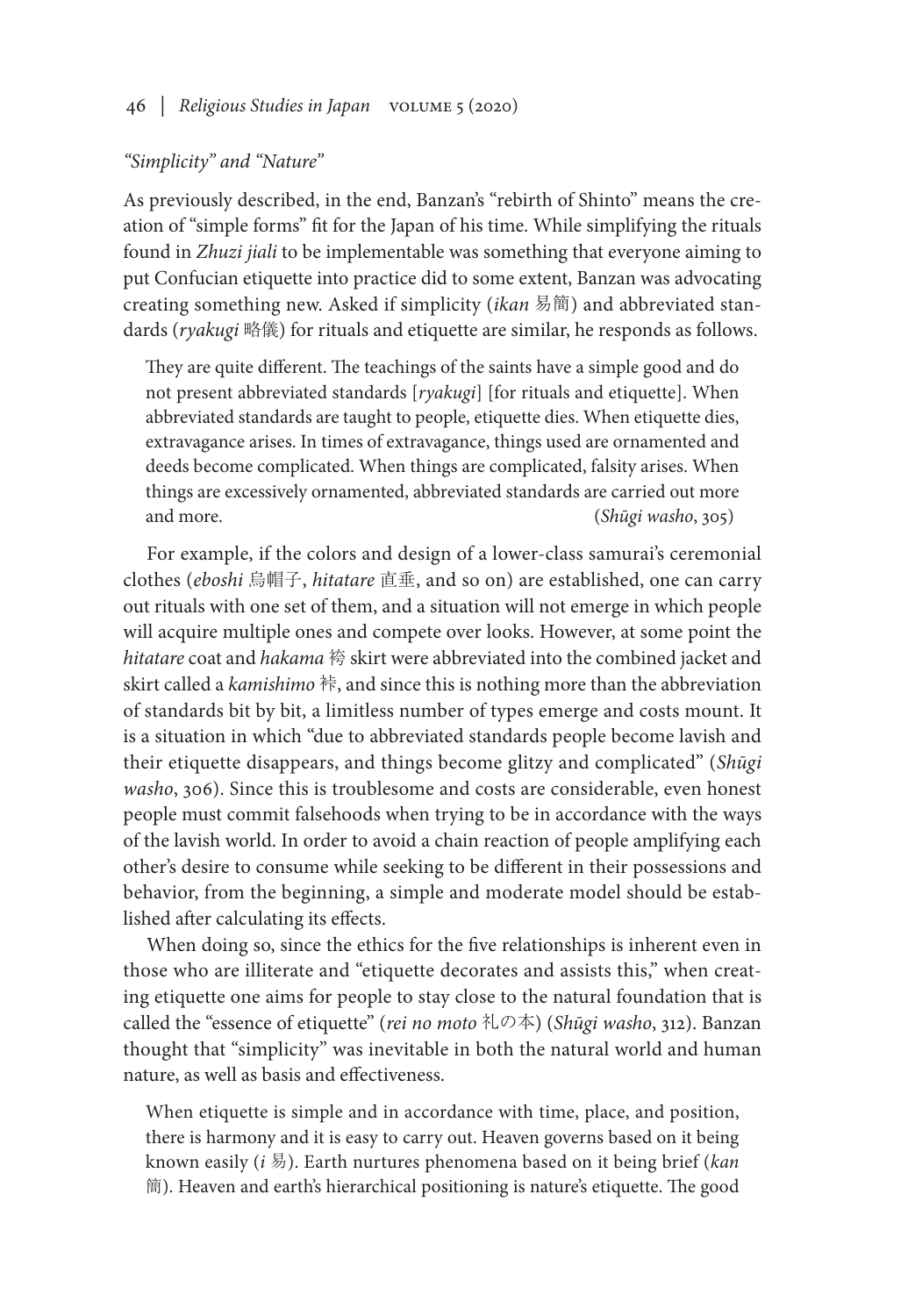of simplicity is harmony. When [the etiquette of humans] is easy, it is easy for the people to know, and when it is brief it is easy to follow. When it is easy to know the people have an affinity for it. When it is easy to follow it is effective. Just as the moon and sun alternately shine and the seasons never cease to change, this is the nature of the eternal, unending heavenly way. This is the essence of etiquette and music. (*Shūgi washo*, 245)

In other words, when Banzan speaks of "simplicity," he is referring not only to having a limited number of things so that the masses can easily put them into practice, and refraining from forcing through policies that go against people's customs. He is also referring to being in accordance with the natural principle of heaven and earth by being moderate and appropriate so that the original effects of etiquette can be acquired.

Emperors Yao and Shun were the first to discover the method of cultivating the heart-mind found in *The Book of Changes*, and named it the "mean" [*chū* 中]. In other words, even with regard to keeping peace, ruling a country, and running a family, there is no method of cultivating the heart-mind or way besides the mean. The heavenly principle [*tenri* 天理] being un-arisen in oneself is called the mean, and the heavenly principle having arisen in oneself is called harmony [wa 和]. Cultivating oneself, keeping order in one's family, ruling the country, and bringing peace to the world is already-arisen harmony. This is the same as the mean. Things acquiring the highest good of the heavenly principle and being the simplest and briefest is the mean, in other words, harmony. (*Shūgi washo*, 34)

The mean is in accordance with the natural principle of heaven and earth. However, the mean is not a concrete norm. It is proof that one's actions to obtain the "result" of cultivating oneself, keeping order in one's family, ruling the country, and keeping peace under heaven—in other words, the acquisition of "harmony"—were in accordance with the heavenly principle. The mean state is originally balanced simplicity. The etiquette of the Zhou was complicated because it was made in accordance with the needs of the times. In other words, its complicatedness was a necessary evil. Banzan enthusiastically praises and takes as an ideal the "ancient time of supreme rule based on supreme virtue," when, without anything like doctrinal study or the way of politics, things were governed by a naturally-arising "essence of etiquette," a "Shinto" in which "heaven and earth were a book, phenomena were characters, and spring, summer, winter, and fall pass and the moon and sun alternatively shine" (*Shūgi gaisho*, 429).

The mind of benevolence arising based on spring naturally arriving is the same natural phenomenon as people of the same mind coming together, the same sounds resonating together, water flowing to damp places, and fire moving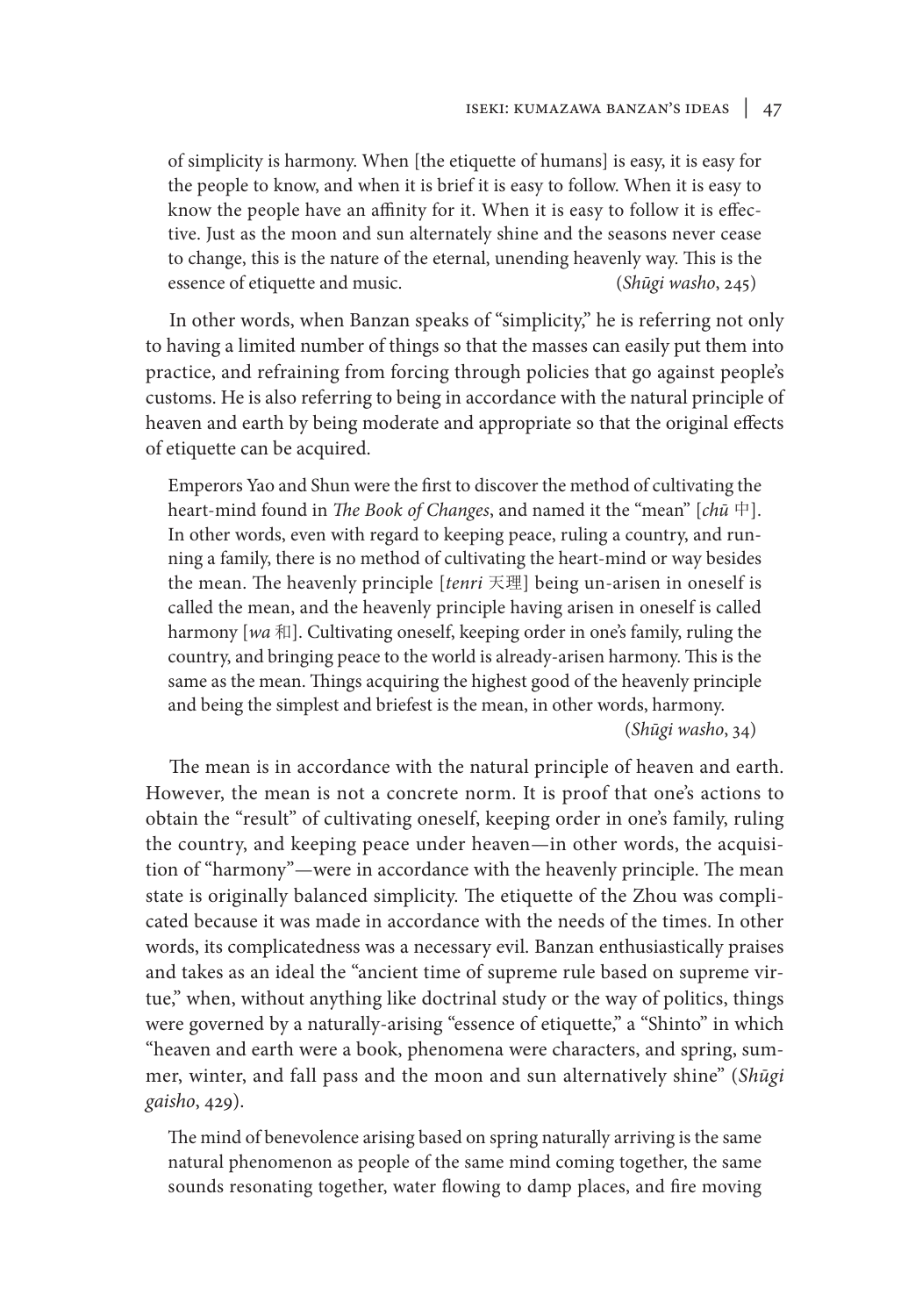to dry places. Why would there be a need to use words? Since later people became foolish and could not make heaven and earth their teacher, symbolbased teachings were created. The symbols created in Japan are the three divine sacred treasures. The symbols created in China are the eight trigrams. In latter times it is harder and harder to instruct even with the symbolic. Therefore, books were created. (*Shūgi gaisho*, 429)

In the past, "people, in accordance with the operation of nature that is based on the heavenly principle, worked or rested without volition intervening. This was *wuwei*." In this way, there was natural harmony with heaven and earth. However, after this natural harmony is lost, harmony has to be restored with *wuwei* ("simple," "mean") governance in accordance with time, position, and place ("It is said that things were at peace, despite the ruler's natural governance—not forced in accordance with time and place—and the world and country being pure all having been *wuwei*"; *Shūgi washo*, 177). For this reason, symbols and books have been created in accordance with the various eras.

Under a worldview that holds harmony with the generating and nurturing heaven and earth to be human happiness as well as the responsibility of humans, Banzan, relying on his reason and experience, discusses a universal essence of nature and humans, and, based on this, searches for institutions and forms of etiquette that are rational and without excess or lack. This was Banzan's Shinto of the future. While ancient saints were extraordinary and excellent figures, the teachings and etiquette established by them do not have absolute orthodoxy. The natural principles of heaven/earth should be used as norms.

Banzan's theory relativizes the writings in scripture as nothing more than the footprints of saints, departs from existing religious organizations and a traditional scriptural interpretive framework, and rationalistically seeks out the essence and realization of the Way. It differs from a "unity of the three teachings" (*sankyō itchi* 三教一致) discourse like the one that had gone along approvingly with the coexistence of Confucianism, Buddhism, and Shinto since the middle ages. It was a landmark theory comparable to the appearance of the theory of natural religion in the West. However, because at first glance it appears similar to the familiar modern discourse that understands these three entities as "religions," its importance in Japanese religious history has been overlooked. Of course, one of the causes of this is that Banzan not only articulates the ethics which he presents as natural principles using Confucian terms (such as the five constant virtues), but he also calls these ethics "Shinto," adorning them in continuity with tradition.

The theory of natural religion in the West was formed by freethinkers who maintained a distance from the Church. While opposing traditional doctrines, they often inherited Christian premises. Even so, in the sense that they removed or looked down on irrational elements like miracles and revelation, and discussed via reason-based verification a universal essence shared by ancient reli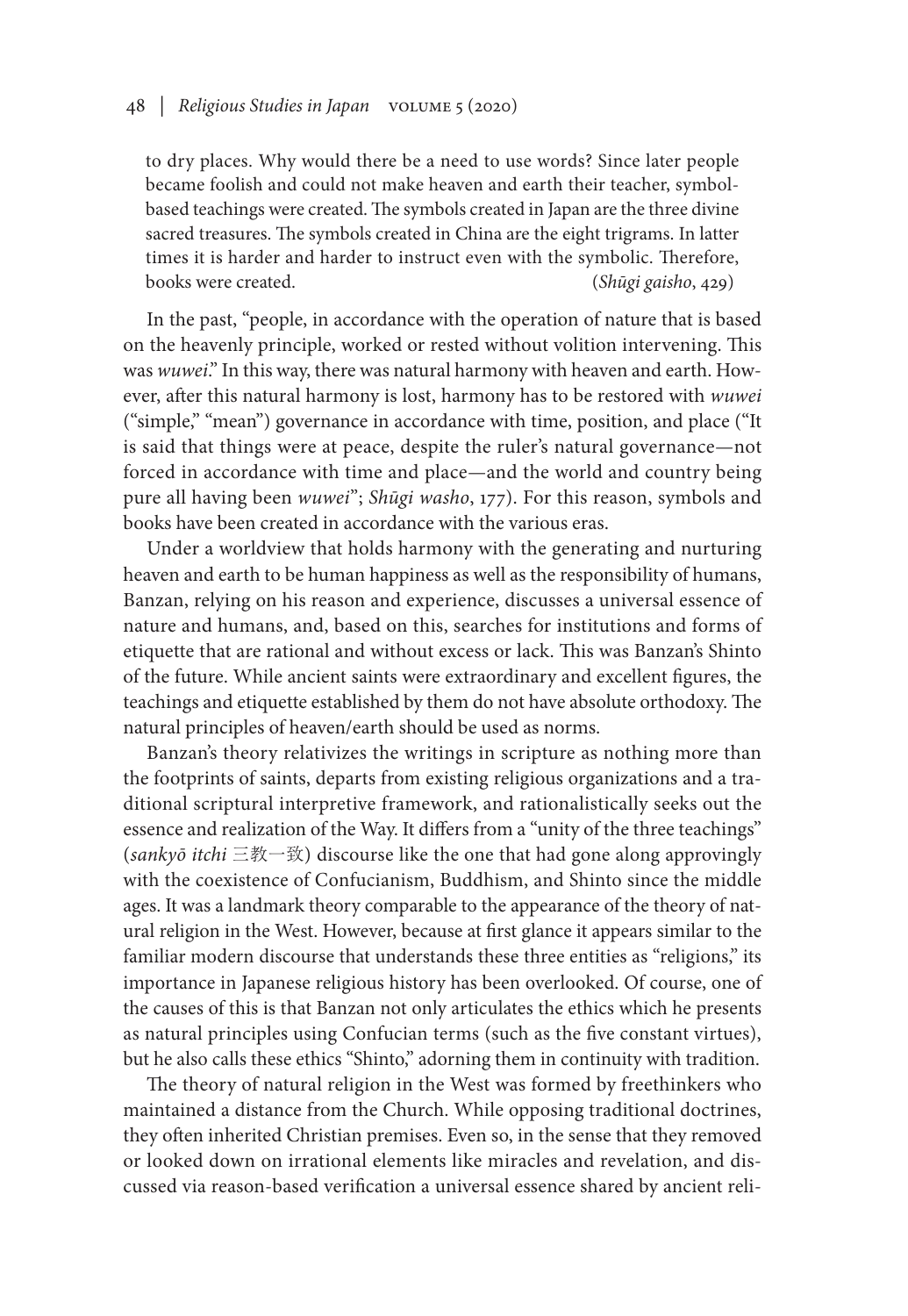gions and non-Christian contemporary religions as well as the form of an ideal religion that should be brought back (or realized in the future), they were at a new stage that was different than the theology that had existed before them. In the same way, while it is certainly true that Banzan's ideas regarding the "Great Way" came out of Confucianism, he worked to reinterpret the three teachings based on reason and conscience (which were linked to the natural order) and lay a foundation for ethics in this mortal life using the essence shared by the three teachings. We can see it as a religious theory that arose out of the context of negotiations between the three (four) teachings in East Asia.

#### *Conclusion*

Above we have considered Banzan's Shinto theory while focusing on his idea of the "Great Way." It is notable as a religious theory for its focus on rulers, who edify the masses, creating "forms" that the masses put into practice. This was premised on a kind of natural religion theory that saw all of the historical three (four) teachings as sharing a common essence, namely, an ethics for this world with a cosmological significance. Banzan held that all forms are created by rulers trying to realize an ethical society via the rebuilding of societal institutions. He also explains the origins of the teachings and rituals of Shinto and Buddhism while patterning them after the origins of the teachings and rituals of Confucianism. He holds that outstanding figures of the past each established institutions in accordance with their time and climate based on their insight into heaven and earth as well as human nature.

In other words, for Banzan, religious traditions were devices for edification that work on the human subconscious in a non-linguistic fashion in order to realize universal ethics in society, and were something that should be discussed from the perspective of the institutions of rituals and music.<sup>3</sup> While based on the moods and customs of the masses, it does not let them be as is, but aims for gradual change in accordance with the spread of virtue ("Politics should be carried out in accordance with the moods and customs of small people [that is, people of inferior character]. If one tries to carry out sudden changes, goes against people's moods, and makes them suffer, the Great Way will be unable to be realized"; *Shūgi washo*, 199). He explains this method as "like loving a young child and playing along with them" (*Shūgi giron kikigaki*, 68). An ancient person with the virtues of sharpness, sagacity, and bravery became the creator of forms and the outstanding ability to create the new (*shin* 神) in the heart-minds of the saints, anticipating the future, created things that would satisfy their various

<sup>3.</sup> I discuss Banzan's theory of religion that is based on Confucian "etiquette and music" theory in Iseki (2015a).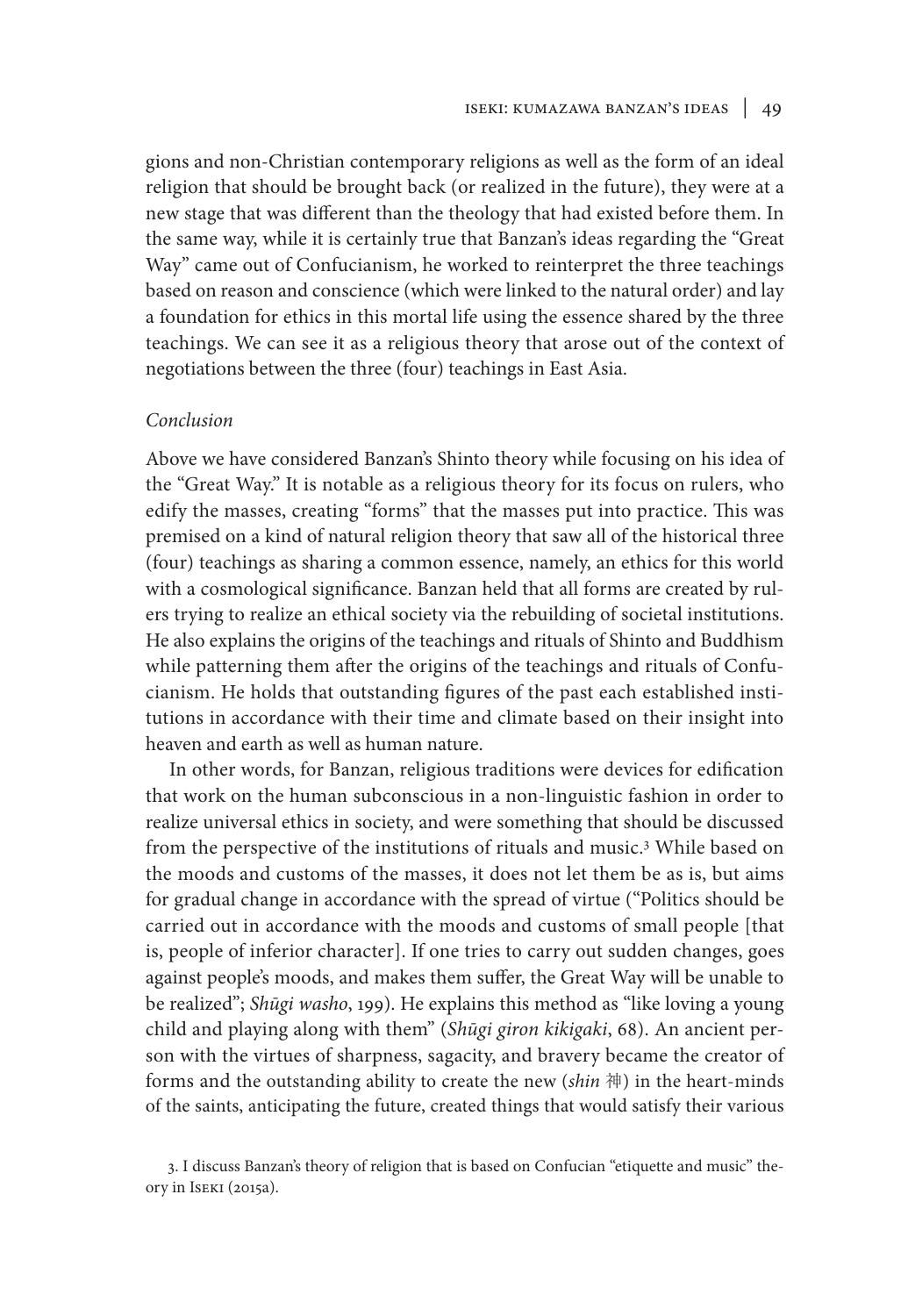demands. The intellect in their heart-minds cultivated ancient morality and created rules of etiquette, music, and models of conduct that fit the present, and taught the six classical arts, poetry, and history, thereby bringing [the people] to goodness (*Shūgi giron kikigaki*, 68).

While the creator epistemologically stands outside of the forms that they create, they act as if they are inside it with the people. This dual consciousness could be criticized as political trickery to win the people's hearts. However, adopting a view of the masses based on *The Analects* ("People cannot be made to know the Way but become good citizens in accordance with the Way by the moral influence of the ruler"), he states that

it is actually harmful to try to make all commoners know the Way with the likes of preaching like Buddhist priests. The moral influence of virtue-based rule is not like that. Influencing only a few is not very effective. It is not purposefully hiding [the Way] and refraining from informing them about it. While if everyone in the world knows the Way, ruling and edification is easy, but they cannot be made to know it. (*Rongo shōkai*, 112)

We could see this as a methodology that arose from directly facing the difficulty of preaching and convincing a group of each individual reason for things. If one does not face this difficulty and tries to apply the communication methods of fortunate intellectuals with wealth and time to society as a whole, the poor and busy masses will be made to think that it is impossible to practice the Way and they will be estranged from it. The end result will be the self-satisfaction of a handful of intellectuals acquiring fame. From Banzan's perspective, this is not a problem of the masses being unable to learn but with intellectuals who teach improperly.

This religious theory of Banzan is, of course, not discussing that which is called "religion" today from a neutral perspective. While keenly insightful into one part of what is called "religion" today, it has a pronounced bias, taking the unity of politics and religion as a premise. However, we could also say that it offers much to contribute to the present-day task of reconsidering the Western concept of religion. Rather than using the concept of religion from Western modernity as a standard from which to assess this, we need to carefully go through how he articulated this in a different historical context.

However, Banzan cannot, therefore, be immediately called a representative theorist of religion in early modern Japan. He offered a comparative theory of religion or theory of the essence of religion out of his interest in constructing an ethical society. For the time being I want to call it a statecraft theory of religion. Insofar as I am aware, a similar theoretical premise was shared by not only Confucianists but also Shintoists and Buddhists as one of the common fields for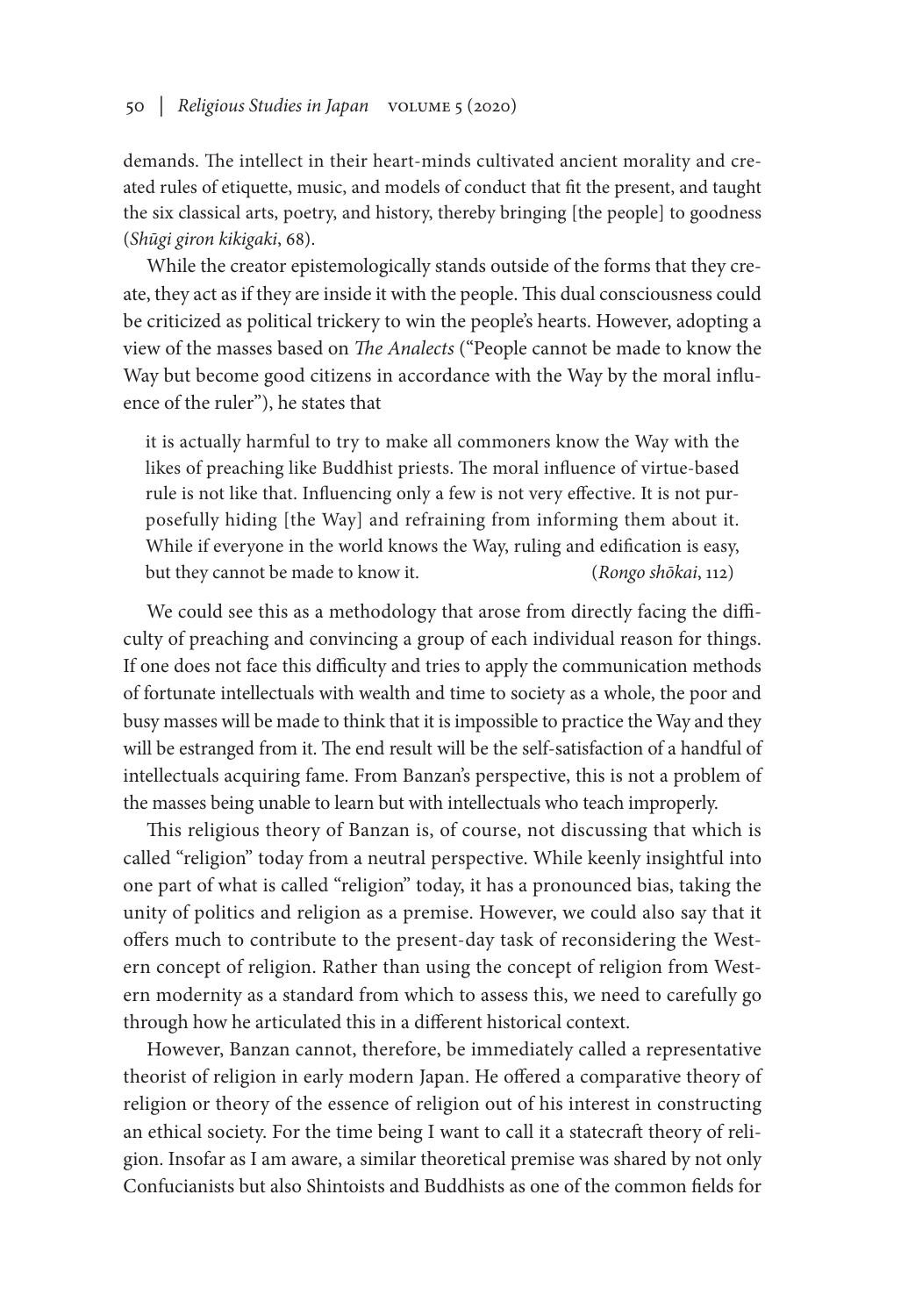intellectuals from the early modern times onwards to discuss religion.4 While Banzan called Shinto the concrete form that should be adopted when realizing a universal Way in Japan, the statecraft theory of religion should be considered an important background to the "Shinto" that would be reconstructed through the early modern and modern periods: Shinto's approach in differentiating itself from other religions by calling itself the Great Way found in the Meiji period and later is surely related to this kind of theory of the universal and the particular.<sup>5</sup> There are many related topics that should be researched. For example, this should include how this view of religion—or, rather, view of "teachings" (*kyō* 教) or the "ways"—that focuses on making people ethical, and societal unity led to, through negotiations with the understanding of religion imported during the Meiji period, the view that Shinto is not a religion, as well as the Japanese-style separation of religion and politics.<sup>6</sup>

(Translated by Dylan Luers Toda)

#### references

#### primary sources

- *Daigaku wakumon* 大学或問. By Kumazawa Banzan 熊沢蕃山. In *Shintō taikei ronsetsu hen* 21 神道大系論説編二一, 441–88. Tokyo: Shintō Taikei Hensankai, 1982.
- *Rongo shōkai* 論語小解. By Kumazawa Banzan. In *Zōtei Banzan zenshū* 増訂蕃山 全集, vol. 4, eds. Masamune Atsuo 谷口澄夫 and Taniguchi Sumio 正宗敦夫, 1–262. Tokyo: Meicho Shuppan, 1978.
- *Shintō taigi* 神道大義. By Kumazawa Banzan. In *Shintō taikei ronsetsu hen* 21, 9–17. Tokyo: Shintō Taikei Hensankai, 1982.
- *Shūgi gaisho* 集義外書. By Kumazawa Banzan. In *Shintō taikei ronsetsu hen* 21, 169–440. Tokyo: Shintō Taikei Hensankai, 1982.
- *Shūgi giron kikigaki* 集義義論聞書. By Kumazawa Banzan. In *Zōtei Banzan zenshū*,
	- 4. Regarding ideas about Shinto that were influenced by Banzan, see Iseki (2011; 2015b).

5. For example, Endō Jun 遠藤潤 shares the following assertion of a Shinto priest recorded in Tokoyo Nagatane's 常世長胤 (1832–1886) *Shinkyō soshiki monogatari* 神教組織物語 (Shinto Organization Tales): "Shinto is the Great Way that rules the whole nation, and is not religion." We could say that this was the reaction of someone, who saw Shinto as the "Great Way," against "Shinto" being held to exist in a way comparable to the various Buddhist schools (*shūmon* 宗門). Banzan referred to these as "small ways." See ENDO (2004, 176).

6. When Meiji period intellectuals discussed the relationship between politics and religion using the concept of "religion" (*shūkyō* 宗教) imported from the West, the Confucian view of religion, which up until then had been discussed using the term "teaching" (*kyō*), exerted a strong influence on a basic level, and led to the formation of the Meiji Emperor-system state. Regarding this, see WATANABE (2016).